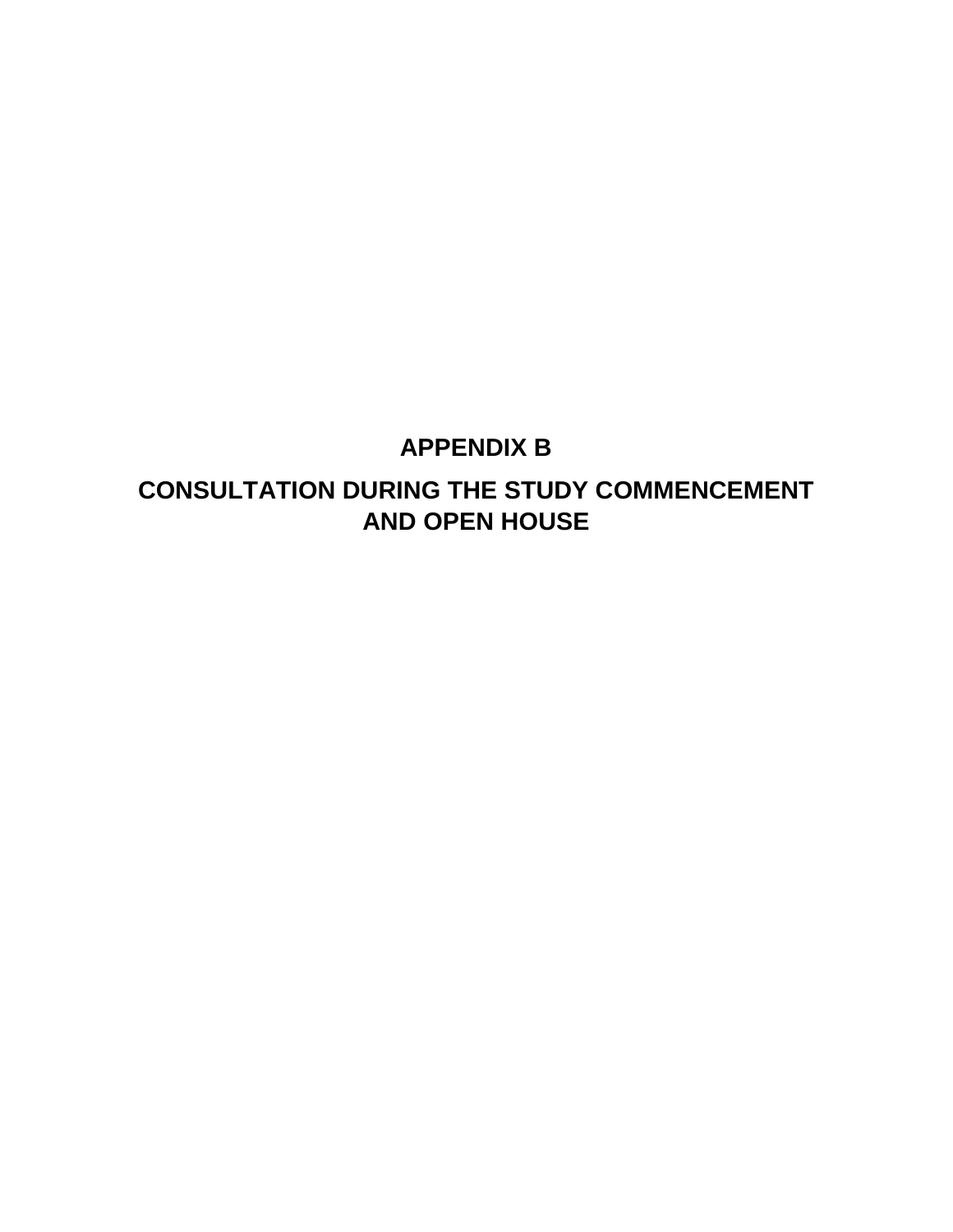*Note: Comments are reproduced verbatim including typos and/or grammatical errors*

| <b>Last Name</b> | <b>First Name</b>              | <b>Address</b> | <b>Email</b> | <b>Comment</b><br>Date/ Type | <b>Comment Received</b>                                                                                                                                                                                                                        | <b>Action/ Response</b>                                                                                                                                                                                                       |
|------------------|--------------------------------|----------------|--------------|------------------------------|------------------------------------------------------------------------------------------------------------------------------------------------------------------------------------------------------------------------------------------------|-------------------------------------------------------------------------------------------------------------------------------------------------------------------------------------------------------------------------------|
|                  | <b>INTERESTED STAKEHOLDERS</b> |                |              |                              |                                                                                                                                                                                                                                                |                                                                                                                                                                                                                               |
| Serrao           | Pina                           |                |              | EM                           | Dec. 31, 2016/   Hi my name is pina serrao, I would like to be added to the<br>project mailing list. Regarding the study of the proposed<br>teston road link between keeler street and Bathurst street in<br>the city of vaughan, york region. | Added to contact list                                                                                                                                                                                                         |
|                  |                                |                |              |                              | My email is                                                                                                                                                                                                                                    |                                                                                                                                                                                                                               |
|                  |                                |                |              |                              | Thank you                                                                                                                                                                                                                                      |                                                                                                                                                                                                                               |
|                  |                                |                |              |                              | Pina                                                                                                                                                                                                                                           |                                                                                                                                                                                                                               |
| Frescura         | Alex                           |                |              | Jan. 05, 2017/<br>EM         | Hello,<br>I would like to be added to the project mailing list for the<br>Teston Road Keele to Bathurst project.<br>Thank you                                                                                                                  | Added to contact list                                                                                                                                                                                                         |
| Sigrist          | Susan                          |                |              | Jan. 05, 2017/<br>EM         | Please add me to the mailing list<br>Susan Sigrist (from my iPhone)                                                                                                                                                                            | Added to contact list                                                                                                                                                                                                         |
|                  | Andrew                         |                |              | Jan. 20, 2017 /<br>EM        | From: John, Praveen [mailto:praveen.john@york.ca]<br>Sent: January-20-17 1:21 PM<br>Hi Rhonda<br>I have one more person to be added to the list                                                                                                | Added to contact list                                                                                                                                                                                                         |
| Long             | Linda                          |                |              | Jan. 19, 2017/<br>EM         |                                                                                                                                                                                                                                                | Added to contact list                                                                                                                                                                                                         |
| Mosoff           | Gary                           |                |              | Jan. 19, 2017/<br>EM         | I received the Notice Of Commencement announcement in the<br>mail. Please add me to the project e-mail list regarding the<br>Teston Road project.<br>Thank you<br><b>Gary Mosoff</b>                                                           | From: Brandon, Philip [mailto:Philip.Brand<br>Sent: January-23-17<br>Good morning Mr. Mosoff,<br>Thank you for your interest in this study. Y<br>the project distribution list.<br>Please do not hesitate to contact me direc |
|                  |                                |                |              |                              |                                                                                                                                                                                                                                                | questions or for more information.                                                                                                                                                                                            |

| <b>Action/ Response</b>                                                                                  |
|----------------------------------------------------------------------------------------------------------|
|                                                                                                          |
| Added to contact list                                                                                    |
|                                                                                                          |
| Added to contact list                                                                                    |
| Added to contact list                                                                                    |
| Added to contact list                                                                                    |
| Added to contact list                                                                                    |
| From: Brandon, Philip [mailto:Philip.Brandon@york.ca]<br>Sent: January-23-17<br>Good morning Mr. Mosoff, |
| Thank you for your interest in this study. You have been added to<br>the project distribution list.      |
| Please do not hesitate to contact me directly if you have any<br>questions or for more information.      |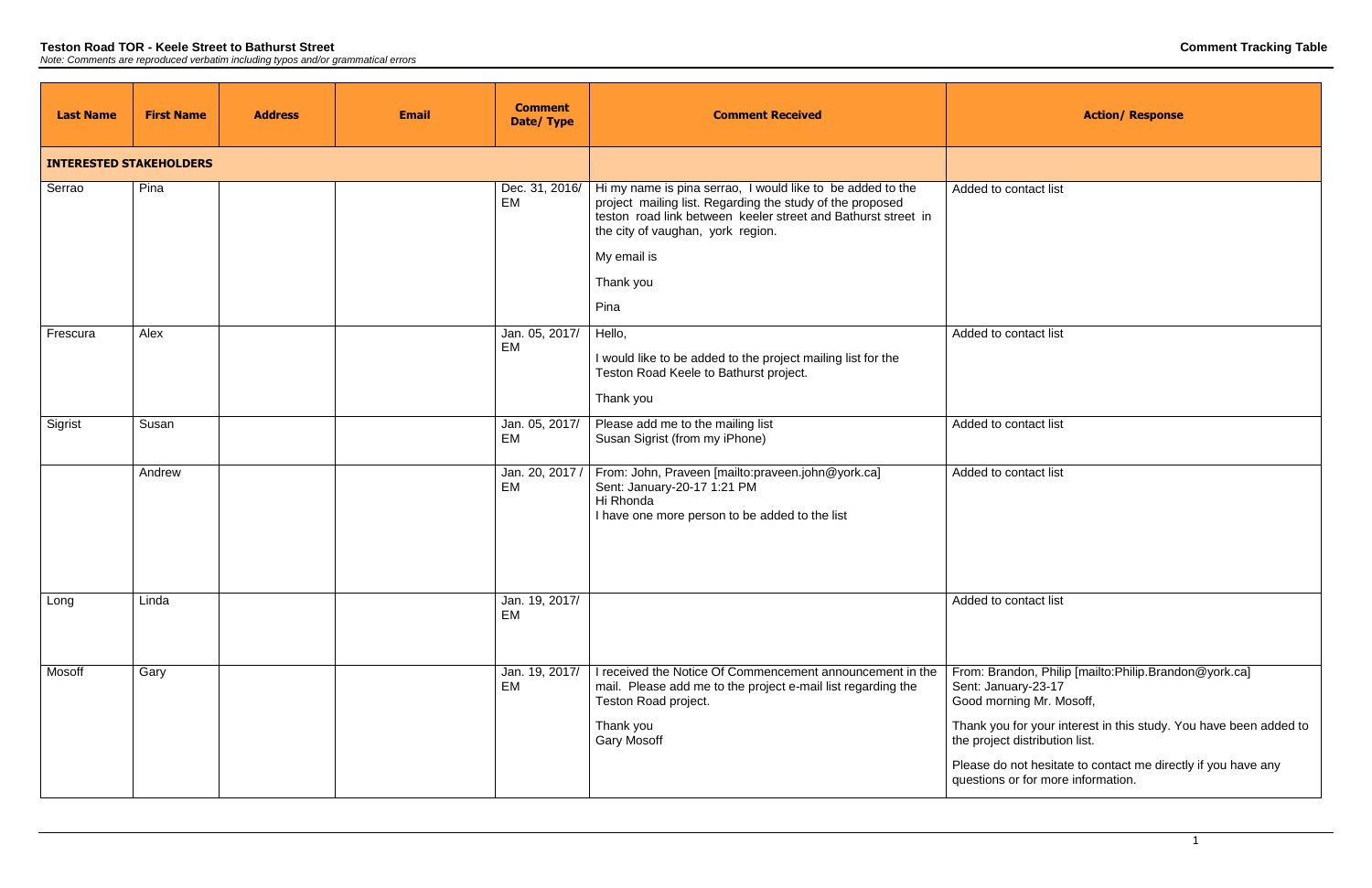*Note: Comments are reproduced verbatim including typos and/or grammatical errors*

| <b>Last Name</b> | <b>First Name</b> | <b>Address</b> | <b>Email</b> | <b>Comment</b><br>Date/ Type | <b>Comment Received</b>                                                                                                                 | <b>Action/ Response</b>                                                                                     |
|------------------|-------------------|----------------|--------------|------------------------------|-----------------------------------------------------------------------------------------------------------------------------------------|-------------------------------------------------------------------------------------------------------------|
|                  |                   |                |              |                              |                                                                                                                                         | Regards,                                                                                                    |
|                  |                   |                |              |                              |                                                                                                                                         | Phil Brandon, P.Eng   Design Technologis<br>Delivery, Transportation Services Departm                       |
| Liang            | Jianming          |                |              | Jan. 18, 2017/<br>EM         | Hi,<br>I received a letter today regarding the Environmental                                                                            | From: Brandon, Philip [mailto:Philip.Brand<br>Sent: January-23-17<br>Good morning Jianming,                 |
|                  |                   |                |              |                              | Assessment Study for the development of Teston Road<br>between Keel St and Bathurst St. Could you please add me to<br>the mailing list? | Thank you for your interest in this study. Y<br>the project distribution list.                              |
|                  |                   |                |              |                              |                                                                                                                                         | Please do not hesitate to contact me direc<br>questions or for more information.                            |
|                  |                   |                |              |                              |                                                                                                                                         | Regards,                                                                                                    |
|                  |                   |                |              |                              | Thank you!<br>Jianming                                                                                                                  | Phil Brandon, P.Eng   Design Technologis<br>Delivery, Transportation Services Departm                       |
| Gulizia          | Joseph            |                |              | Jan. 18, 2017/<br>EM         | Good afternoon Mr. John,<br>Kindly add Mr. Joseph Gulizia's email<br>to the project mailing list.                                       | From: Brandon, Philip [mailto:Philip.Brand<br>Sent: January-23-17<br>Good morning Mr. Gulizia,              |
|                  |                   |                |              |                              |                                                                                                                                         | Thank you for your interest in this study. Y<br>the project distribution list.                              |
|                  |                   |                |              |                              |                                                                                                                                         | Please do not hesitate to contact me direc<br>questions or for more information.                            |
|                  |                   |                |              |                              |                                                                                                                                         | Regards,                                                                                                    |
|                  |                   |                |              |                              |                                                                                                                                         | Phil Brandon, P.Eng   Design Technologis<br>Delivery, Transportation Services Departm                       |
| Fogolin          | John              |                |              | Jan. 17, 2017/<br>EM         | Dear Sir/Madam:<br>Please add John Fogolin, email:<br>to the                                                                            | From: Brandon, Philip [mailto:Philip.Brand<br>Sent: January-23-17                                           |
|                  |                   |                |              |                              | project mailing list.                                                                                                                   | Good morning Mr. Fogolin,<br>Thank you for your interest in this study. Y<br>the project distribution list. |
|                  |                   |                |              |                              |                                                                                                                                         | Please do not hesitate to contact me direc<br>questions or for more information.                            |
|                  |                   |                |              |                              |                                                                                                                                         | Regards,                                                                                                    |
|                  |                   |                |              |                              |                                                                                                                                         |                                                                                                             |

lon, P.Eng | Design Technologist, Capital Planning and Transportation Services Department

ndon, Philip [mailto:Philip.Brandon@york.ca] ary-23-17 ning Jianming,

for your interest in this study. You have been added to distribution list.

not hesitate to contact me directly if you have any or for more information.

lon, P.Eng | Design Technologist, Capital Planning and Transportation Services Department

ndon, Philip [mailto:Philip.Brandon@york.ca] ary-23-17 ning Mr. Gulizia,

If or your interest in this study. You have been added to distribution list.

 $\rho$  not hesitate to contact me directly if you have any or for more information.

lon, P.Eng | Design Technologist, Capital Planning and Transportation Services Department

ndon, Philip [mailto:Philip.Brandon@york.ca] Jary-23-17

ning Mr. Fogolin, I for your interest in this study. You have been added to distribution list.

not hesitate to contact me directly if you have any or for more information.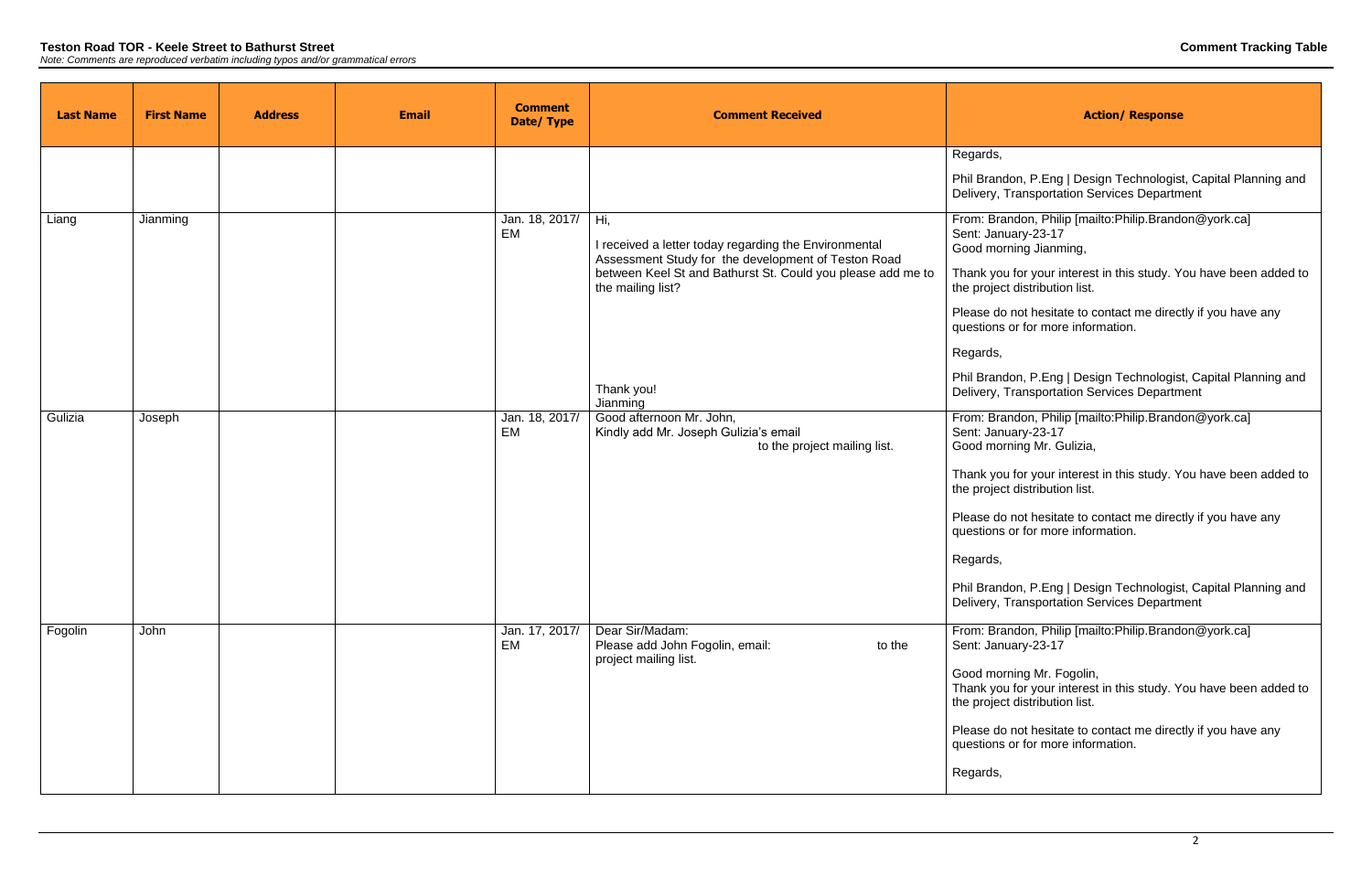*Note: Comments are reproduced verbatim including typos and/or grammatical errors*

| <b>Last Name</b> | <b>First Name</b> | <b>Address</b>        | <b>Email</b> | <b>Comment</b><br>Date/ Type | <b>Comment Received</b>                                                | <b>Action/ Response</b>                                                                        |
|------------------|-------------------|-----------------------|--------------|------------------------------|------------------------------------------------------------------------|------------------------------------------------------------------------------------------------|
|                  |                   |                       |              |                              |                                                                        | Phil Brandon, P.Eng   Design Technologis<br>Delivery, Transportation Services Departm          |
| Gabriel          | Noel              |                       |              | Jan. 19, 2017/<br>EM         | Hi Praveen, please add me to the project mailing list.<br>Thanks,      | From: Brandon, Philip [mailto:Philip.Brand<br>Sent: January-23-17<br>Good morning Mr. Fogolin, |
|                  |                   |                       |              |                              | Noel                                                                   | Thank you for your interest in this study. Y<br>the project distribution list.                 |
|                  |                   |                       |              |                              |                                                                        | Please do not hesitate to contact me direc<br>questions or for more information.               |
|                  |                   |                       |              |                              |                                                                        | Regards,                                                                                       |
|                  |                   |                       |              |                              |                                                                        | Phil Brandon, P.Eng   Design Technologis<br>Delivery, Transportation Services Departm          |
| Motayar          | Mehdi             |                       |              | Jan. 23, 2017/<br>EM         | Please add me to the mailing list for Teston Rd. Extension<br>project. | From: Brandon, Philip [mailto:Philip.Brand<br>Sent: January-23-17<br>Good morning Mr. Motayar, |
|                  |                   |                       |              |                              |                                                                        | Thank you for your interest in this study. Y<br>the project distribution list.                 |
|                  |                   |                       |              |                              |                                                                        | Please do not hesitate to contact me direc<br>questions or for more information.               |
|                  |                   |                       |              |                              |                                                                        | Regards,                                                                                       |
|                  |                   |                       |              |                              |                                                                        | Phil Brandon, P.Eng   Design Technologis<br>Delivery, Transportation Services Departm          |
| Caschera         | <b>Matthew</b>    | 7 Lady Angela         |              | Jan. 21, 2017/               | Dear Mr. Praveen John,                                                 | From: Brandon, Philip [mailto:Philip.Brand                                                     |
|                  |                   | Lane<br>Maple, ON L6A |              | EM                           | Can I please be added to the project mailing list. Thank you.          | Sent: January-23-17<br>Good afternoon Mr. Caschera,                                            |
|                  |                   | 4E7                   |              |                              |                                                                        | Thank you for your interest in this study. Y<br>the project distribution list.                 |
|                  |                   |                       |              |                              |                                                                        | Please do not hesitate to contact me direc<br>questions or for more information.               |
|                  |                   |                       |              |                              |                                                                        | Regards,                                                                                       |
|                  |                   |                       |              |                              |                                                                        | Phil Brandon, P.Eng   Design Technologis<br>Delivery, Transportation Services Departm          |

lon, P.Eng | Design Technologist, Capital Planning and Transportation Services Department

ndon, Philip [mailto:Philip.Brandon@york.ca] ary-23-17 ning Mr. Fogolin,

for your interest in this study. You have been added to distribution list.

not hesitate to contact me directly if you have any or for more information.

Ion, P.Eng | Design Technologist, Capital Planning and Transportation Services Department

ndon, Philip [mailto:Philip.Brandon@york.ca] ary-23-17 ning Mr. Motayar,

I for your interest in this study. You have been added to distribution list.

not hesitate to contact me directly if you have any or for more information.

lon, P.Eng | Design Technologist, Capital Planning and **Fransportation Services Department** 

ndon, Philip [mailto:Philip.Brandon@york.ca] ary-23-17 rnoon Mr. Caschera,

for your interest in this study. You have been added to distribution list.

not hesitate to contact me directly if you have any or for more information.

lon, P.Eng | Design Technologist, Capital Planning and **Fransportation Services Department**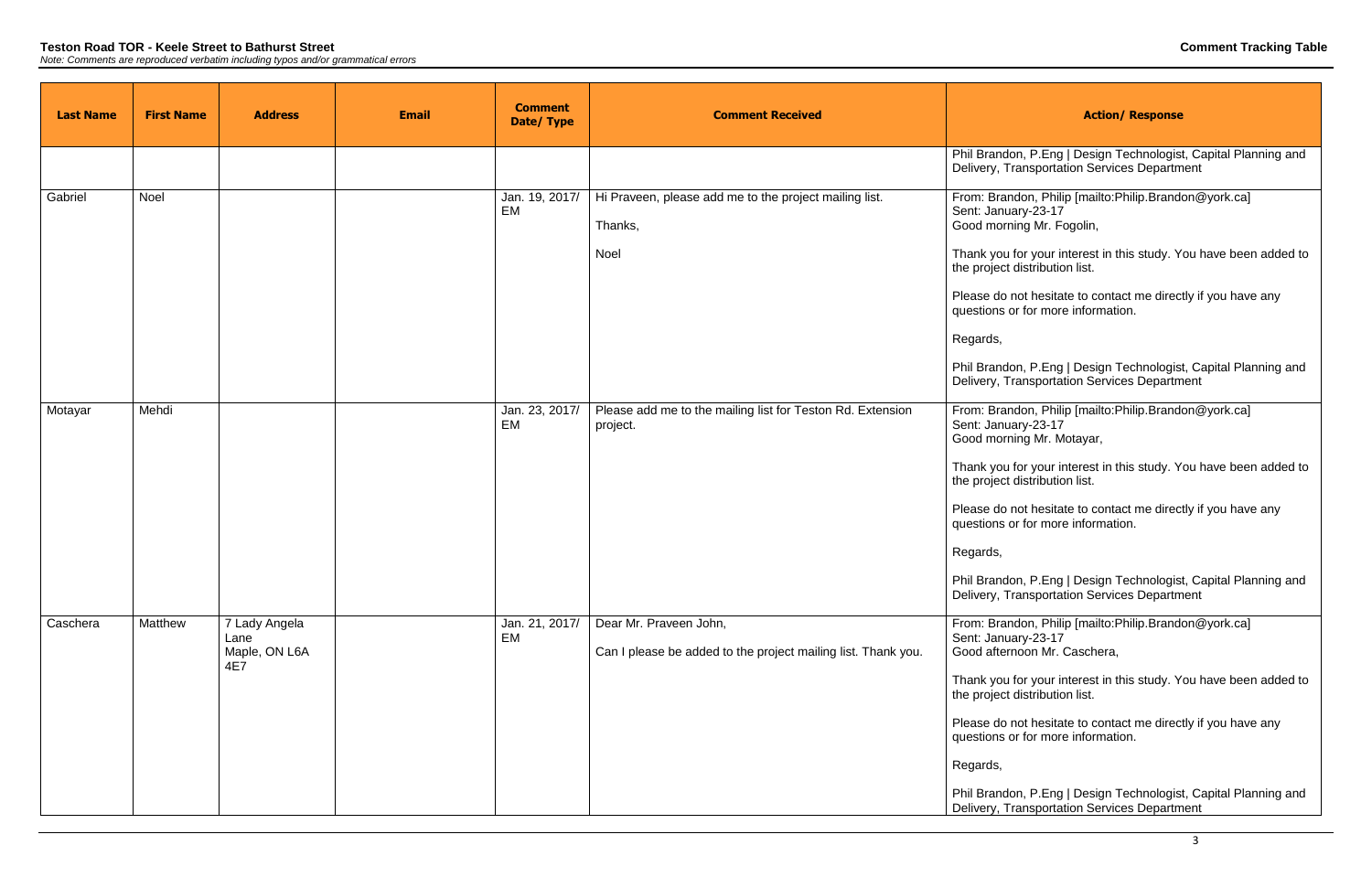*Note: Comments are reproduced verbatim including typos and/or grammatical errors*

Thank you for your feedback. Receiving your input is an important part of this EA study and it has been documented.

Regarding your inquiry, I will forward your email on for follow up and response. When an update is available, you will be contacted

> antime, please do not hesitate to contact me directly if any questions or for more information.

| <b>Last Name</b> | <b>First Name</b> | <b>Address</b> | <b>Email</b> | <b>Comment</b><br>Date/ Type | <b>Comment Received</b>                                                                                                                                                                                                                                                                                                                                                                                                                                                                                                                                                                                                                                                                                                                                                                                                                                                                                                                                                                                                                                                                                                                                          | <b>Action/ Response</b>                                                                                                                                                                                                                                                                                                                                                                                                                                                                                |
|------------------|-------------------|----------------|--------------|------------------------------|------------------------------------------------------------------------------------------------------------------------------------------------------------------------------------------------------------------------------------------------------------------------------------------------------------------------------------------------------------------------------------------------------------------------------------------------------------------------------------------------------------------------------------------------------------------------------------------------------------------------------------------------------------------------------------------------------------------------------------------------------------------------------------------------------------------------------------------------------------------------------------------------------------------------------------------------------------------------------------------------------------------------------------------------------------------------------------------------------------------------------------------------------------------|--------------------------------------------------------------------------------------------------------------------------------------------------------------------------------------------------------------------------------------------------------------------------------------------------------------------------------------------------------------------------------------------------------------------------------------------------------------------------------------------------------|
| Alp              | Ertugrul          |                |              | Jan. 26, 2017/<br>EM         | Praveen John, PEng, Senior Project Manager<br>The Regional Municipality of York<br>17250 Yonge Street, Newmarket, ON L3Y 6Z1<br>Dear Praveen John,<br>I believe the joining of Teston Road between Dufferin and<br>Keele was overdue, and would like to express my agreement<br>and best wishes for a quick and successful project.<br>One quick question of a technical nature: Thinking that some<br>of the new road would be built over the old landfill areas, how<br>deep is the landfill over which the road will pass?<br>Best regards,                                                                                                                                                                                                                                                                                                                                                                                                                                                                                                                                                                                                                   | From: Brandon, Philip [mailto:Philip.Brand<br>Sent: January-30-17 9:39 AM<br>Good morning Mr. Alp,<br>Thank you for your feedback. Receiving yo<br>part of this EA study and it has been docul<br>Regarding your inquiry, I will forward your<br>and response. When an update is availabl<br>directly.<br>In the meantime, please do not hesitate to<br>you have any questions or for more inform<br>Regards,<br>Phil Brandon, P.Eng   Design Technologis<br>Delivery, Transportation Services Departm |
|                  |                   |                |              | Jan. 30, 2017 /<br><b>EM</b> | Phil,<br>Thank you for following up. I will look forward to receiving the<br>technical information I was looking for.<br>On a related note, I understand that Elgin Mills will also be<br>widened between Yonge and Bathurst. The exit from Hiram<br>into Elgin Mills is currently unsafe because of blockage of the<br>view to the east due to the higher elevation of Elgin Mills road<br>surface in front of the bus stop (immediately east of the<br>intersection). The difficulty to see the westward traffic over the<br>"hill" is compounded by the bus shelter itself and the often<br>speeding traffic. I can imagine that the situation will get worse<br>with the widening of Elgin Mills.<br>Will there be any provisions in the new design to prevent this<br>view blockage? Such as by lowering the road surface? Or<br>installation of traffic lights at this intersection?<br>I had asked about this issue as part of my (personal interest)<br>review of the feasibility report, but have not yet received a<br>response. I am hoping that you would know the right person to<br>forward my inquiry.<br>Best regards,<br>Ertugrul Alp, PhD PEng |                                                                                                                                                                                                                                                                                                                                                                                                                                                                                                        |

ndon, Philip [mailto:Philip.Brandon@york.ca] .<br>http://www.ary-30-17 9:39 AM

Phil Brandon, P.Eng | Design Technologist, Capital Planning and Delivery, Transportation Services Department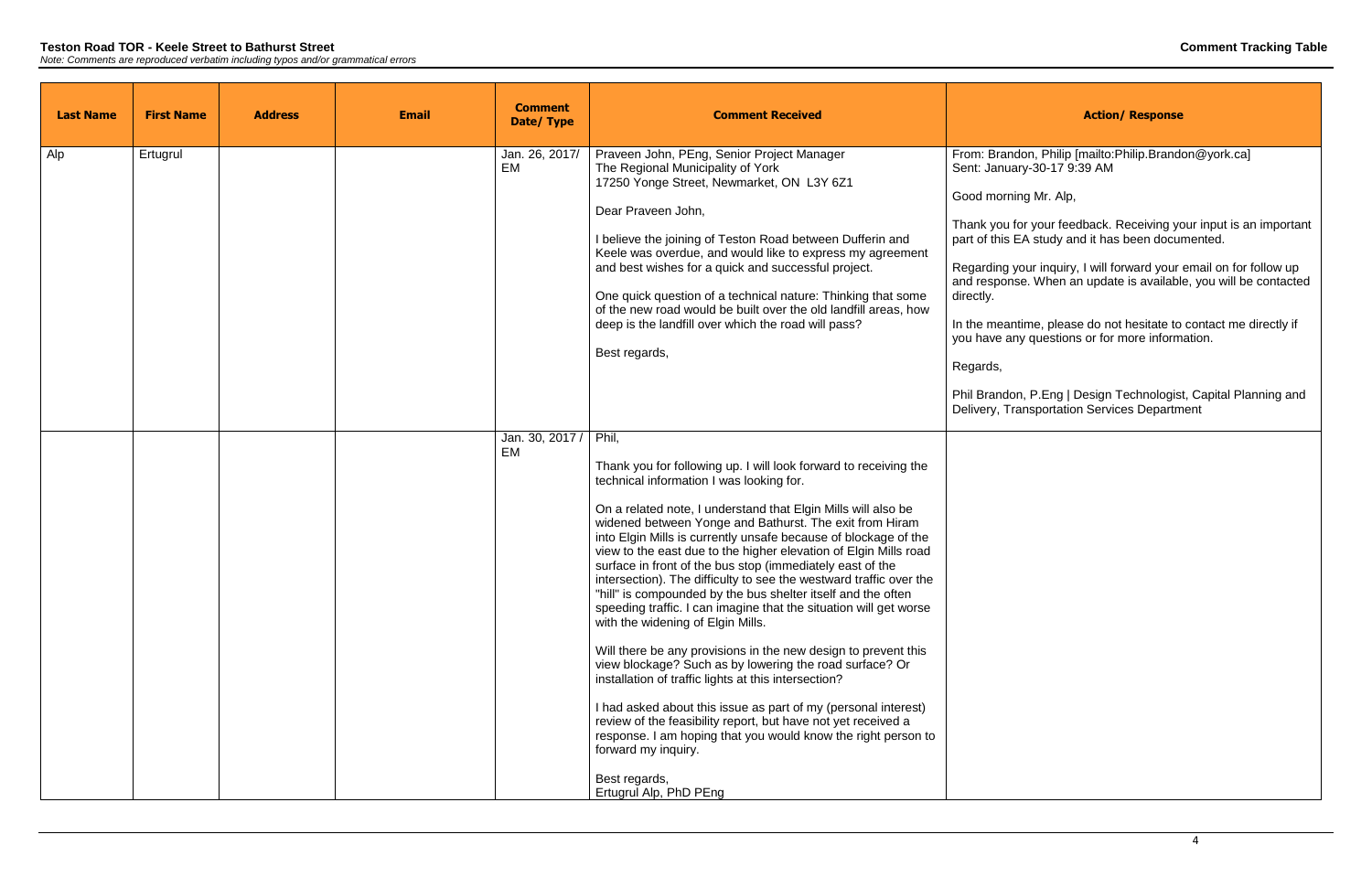*Note: Comments are reproduced verbatim including typos and/or grammatical errors*

| <b>Last Name</b> | <b>First Name</b> | <b>Address</b> | <b>Email</b> | <b>Comment</b><br>Date/ Type | <b>Comment Received</b>                                                                                                                                                                                                                                                                                                                                                                                                                                                                                                                                                                                                                  | <b>Action/ Response</b>                                                                                                                                                                                                                                                                                                                                                                                                               |
|------------------|-------------------|----------------|--------------|------------------------------|------------------------------------------------------------------------------------------------------------------------------------------------------------------------------------------------------------------------------------------------------------------------------------------------------------------------------------------------------------------------------------------------------------------------------------------------------------------------------------------------------------------------------------------------------------------------------------------------------------------------------------------|---------------------------------------------------------------------------------------------------------------------------------------------------------------------------------------------------------------------------------------------------------------------------------------------------------------------------------------------------------------------------------------------------------------------------------------|
| Ali              | Ambreen           |                |              | Jan. 31, 2017/               | Greetings,<br>I have received the Notice of Commencement for the road<br>project between Bathurst and Teston.<br>I have sent an email requesting Respected Steven Del Duca,<br>for the opening of the road between Dufferin and Teston, back<br>in October 2016.<br>I am very pleased and delighted for the people coming from<br>the east part of the city as they can benefit extensively<br>because of this direct route to highway 400.<br>believe that the road opening<br>will create an access to the city successfully and effectively.<br>Thank you for starting this project. Please add me in your<br>mailing list.<br>Hello, | From: Brandon, Philip [mailto:Philip.Brand<br>Sent: January-30-17 11:43 AM<br>Good morning Ms. Ali,<br>Thank you for your feedback and interest i<br>your input is an important part of this EA st<br>documented. You have been added to the<br>Please do not hesitate to contact me direc<br>questions or for more information.<br>Regards,<br>Phil Brandon, P.Eng   Design Technologis<br>Delivery, Transportation Services Departm |
|                  |                   |                |              | EM                           | Mr. Philip Brandon,<br>Thank you so much for your reply. I am very exited for this<br>project. Please do let me know if in any way I can help and be<br>the part of this project.<br>Thanks again,                                                                                                                                                                                                                                                                                                                                                                                                                                       |                                                                                                                                                                                                                                                                                                                                                                                                                                       |
| George           | Perel             |                |              | Feb. 01, 2017/<br>EM         | Dear Mr.Praveen,<br>Please add me to the project mailing list.<br>I would welcome extending Teston Road between Dufferin &<br>Keele, as it seems to be long overdue.<br>Thank you.<br>Best regards,<br><b>Yuri Perel</b>                                                                                                                                                                                                                                                                                                                                                                                                                 | From: Brandon, Philip [mailto:Philip.Brand<br>Sent: February-02-17 10:45 AM<br>Good morning Mr. Perel,<br>Thank you for your feedback and interest i<br>your input is an important part of this EA st<br>documented. You have been added to the<br>Please do not hesitate to contact me direc<br>questions or for more information.<br>Regards,                                                                                       |

ndon, Philip [mailto:Philip.Brandon@york.ca] .<br>11:43 AM גובות: Jary-30-17

I for your feedback and interest in the study. Receiving is an important part of this EA study and it has been ed. You have been added to the project distribution list.

not hesitate to contact me directly if you have any or for more information.

Ion, P.Eng | Design Technologist, Capital Planning and **Fransportation Services Department** 

ndon, Philip [mailto:Philip.Brandon@york.ca] uary-02-17 10:45 AM

Thank you for your feedback and interest in this study. Receiving your input is an important part of this EA study and it has been documented. You have been added to the project distribution list.

> not hesitate to contact me directly if you have any or for more information.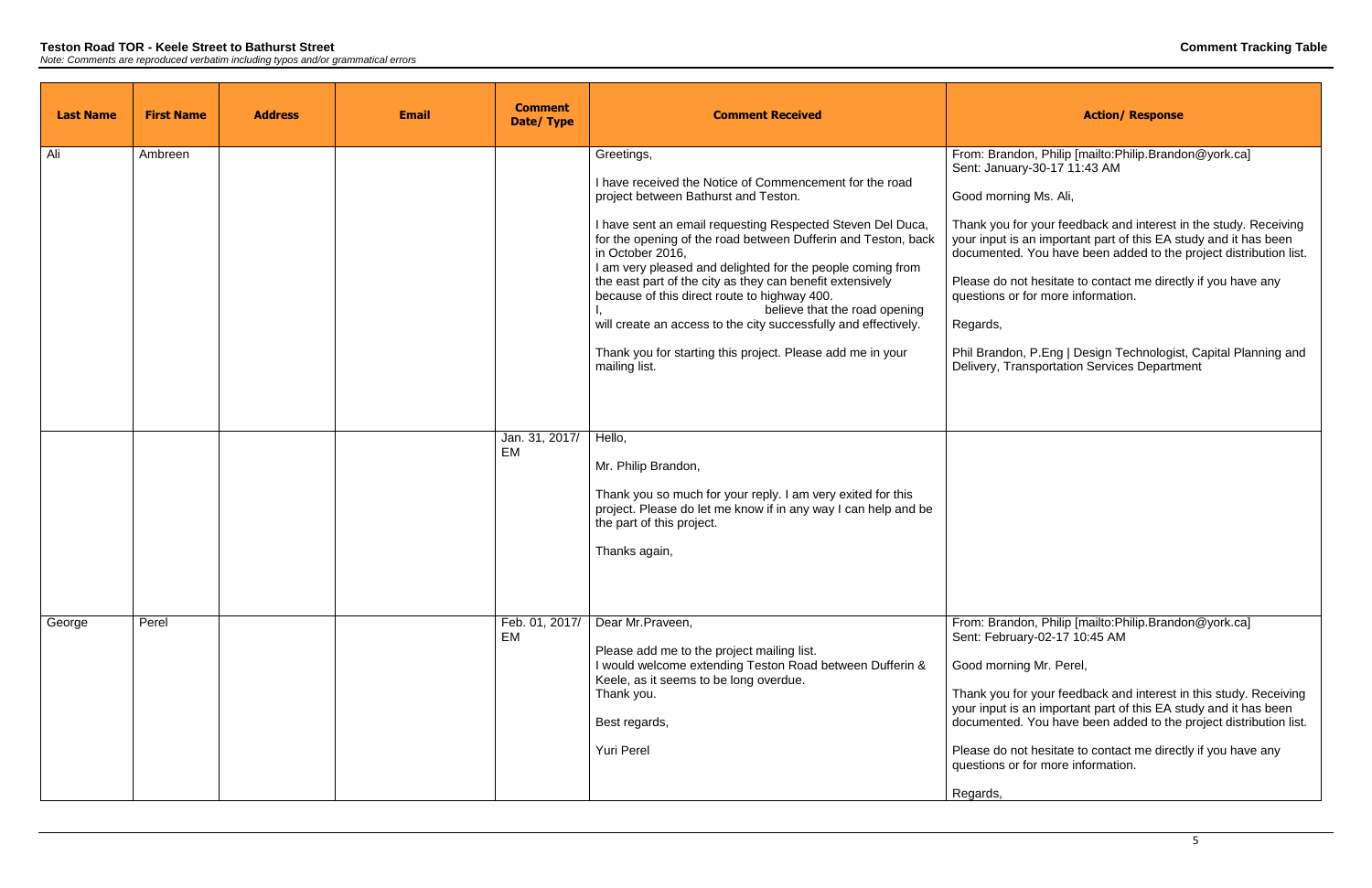*Note: Comments are reproduced verbatim including typos and/or grammatical errors*

| <b>Last Name</b> | <b>First Name</b>  | <b>Address</b> | <b>Email</b> | <b>Comment</b><br>Date/ Type | <b>Comment Received</b>                                                                                                                                                                                                                                                                                                                                                          | <b>Action/ Response</b>                                                                                                                                                                                                                                                                                                                                                                            |
|------------------|--------------------|----------------|--------------|------------------------------|----------------------------------------------------------------------------------------------------------------------------------------------------------------------------------------------------------------------------------------------------------------------------------------------------------------------------------------------------------------------------------|----------------------------------------------------------------------------------------------------------------------------------------------------------------------------------------------------------------------------------------------------------------------------------------------------------------------------------------------------------------------------------------------------|
|                  |                    |                |              |                              |                                                                                                                                                                                                                                                                                                                                                                                  | Phil Brandon, P.Eng   Design Technologis<br>Delivery, Transportation Services Departm                                                                                                                                                                                                                                                                                                              |
| Zhou             | Allen/Raina        |                |              | Feb. 02, 2017/<br>EM         | Dear Mr. Praveen John:<br>on Teston<br>We are<br>Road everyday to commute to Go station and do not think it is<br>good idea to extent Teston to Keele street. It will cause more<br>traffic jam in this road.<br>It will be no safe for them if the<br>Teston road just cross by their<br>building. Pls take into<br>consideration. Thanks.<br>Best Regards,<br>Allen/Raina Zhou | From: Brandon, Philip [mailto:Philip.Brand<br>Sent: February-02-17 2:30 PM<br>Good afternoon Allen and Raina,<br>Thank you for your feedback. Receiving yo<br>part of this EA study and it has been docul<br>Please do not hesitate to contact me direc<br>questions or for more information.<br>Regards,<br>Phil Brandon, P.Eng   Design Technologis<br>Delivery, Transportation Services Departm |
| Murillo          | Isidro             |                |              | Feb. 05, 2017/<br>EM         | Please add my email to mailing list for this project. Thanks.                                                                                                                                                                                                                                                                                                                    | From: Brandon, Philip [mailto:Philip.Brand<br>Sent: February-06-17 1:49 PM<br>Good afternoon,<br>Thank you for your interest in this study. Y<br>the project distribution list.<br>Please do not hesitate to contact me direc<br>questions or for more information.<br>Regards,<br>Phil Brandon, P.Eng   Design Technologis<br>Delivery, Transportation Services Departm                           |
| Mendes           | Rosey and<br>Dimas |                |              | Feb. 05, 2017/<br>EM         | Hello we are in favour of this connection, it would be very<br>convenient. We<br>would like to<br>be on the mailing list so we are kept in the loop as to what is<br>being planned.<br>thank you !                                                                                                                                                                               | From: Brandon, Philip [mailto:Philip.Brand<br>Sent: February-06-17 1:52 PM<br>Good afternoon Rosey and Dimas,<br>Thank you for your feedback and interest i<br>your input is an important part of this EA st<br>documented. You have been added to the<br>Please do not hesitate to contact me direc<br>questions or for more information.<br>Regards,                                             |

lon, P.Eng | Design Technologist, Capital Planning and **Transportation Services Department** 

ndon, Philip [mailto:Philip.Brandon@york.ca] uary-02-17 2:30 PM

for your feedback. Receiving your input is an important **EA study and it has been documented.** 

not hesitate to contact me directly if you have any or for more information.

lon, P.Eng | Design Technologist, Capital Planning and Transportation Services Department

ndon, Philip [mailto:Philip.Brandon@york.ca] uary-06-17 1:49 PM

for your interest in this study. You have been added to distribution list.

not hesitate to contact me directly if you have any or for more information.

lon, P.Eng | Design Technologist, Capital Planning and Transportation Services Department

ndon, Philip [mailto:Philip.Brandon@york.ca] uary-06-17 1:52 PM

for your feedback and interest in this study. Receiving is an important part of this EA study and it has been ed. You have been added to the project distribution list.

not hesitate to contact me directly if you have any or for more information.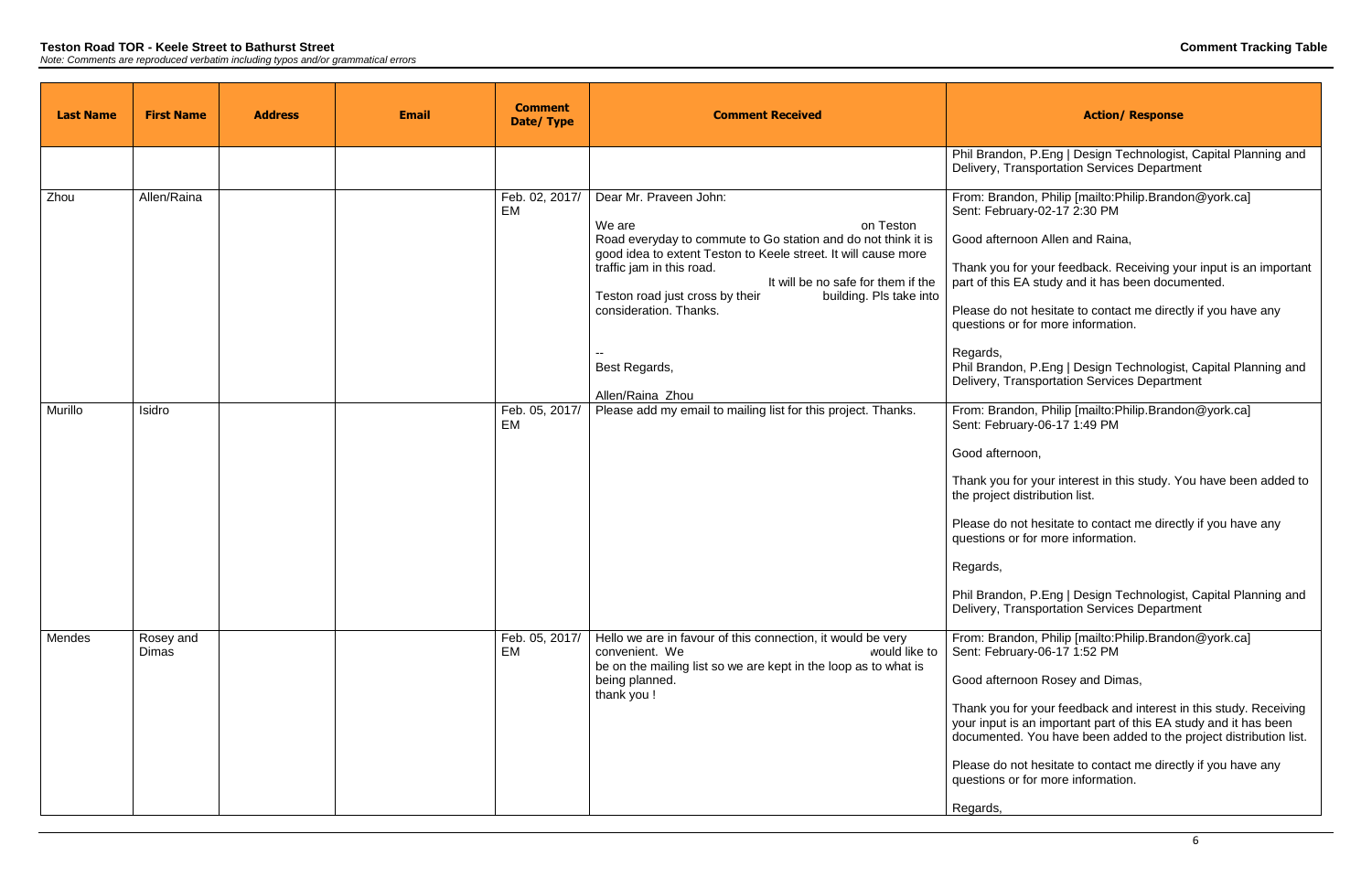*Note: Comments are reproduced verbatim including typos and/or grammatical errors*

| <b>Last Name</b> | <b>First Name</b> | <b>Address</b> | <b>Email</b> | <b>Comment</b><br>Date/ Type | <b>Comment Received</b>                                                                                                                                                                                                                                                                                                                                                                                                                                                                                                                                                   | <b>Action/ Response</b>                                                                                                                                                                                                                                                                                                                                                                                                                                                                                                                                                                                                                                                                                                                                                                               |
|------------------|-------------------|----------------|--------------|------------------------------|---------------------------------------------------------------------------------------------------------------------------------------------------------------------------------------------------------------------------------------------------------------------------------------------------------------------------------------------------------------------------------------------------------------------------------------------------------------------------------------------------------------------------------------------------------------------------|-------------------------------------------------------------------------------------------------------------------------------------------------------------------------------------------------------------------------------------------------------------------------------------------------------------------------------------------------------------------------------------------------------------------------------------------------------------------------------------------------------------------------------------------------------------------------------------------------------------------------------------------------------------------------------------------------------------------------------------------------------------------------------------------------------|
|                  |                   |                |              |                              |                                                                                                                                                                                                                                                                                                                                                                                                                                                                                                                                                                           | Phil Brandon, P.Eng   Design Technologis<br>Delivery, Transportation Services Departm                                                                                                                                                                                                                                                                                                                                                                                                                                                                                                                                                                                                                                                                                                                 |
| Khan             | Carlyle           |                |              | Feb. 23, 2017/<br>EM         | Please add me to the mailing list,<br>Regards,                                                                                                                                                                                                                                                                                                                                                                                                                                                                                                                            | Added to contact list                                                                                                                                                                                                                                                                                                                                                                                                                                                                                                                                                                                                                                                                                                                                                                                 |
| Hashimy          | <b>Bilal</b>      |                |              | Feb. 15, 2017/<br>EM         | Hi there, i think we should open up this road immediately, not<br>in 2026, this road should have been opened up 20 years ago,<br>this route will decrease alot of traffic throughout the area, what<br>is the problem here                                                                                                                                                                                                                                                                                                                                                | From: Brandon, Philip [mailto:Philip.Brand<br>Sent: February-16-17 4:24 PM<br>Good afternoon Bilal,<br>Thank you for your feedback and input. Re<br>important part of this EA study and it has b<br>This road link was initially investigated for<br>a study of Teston Road from Pine Valley D<br>that concluded in 2003. That study recom<br>Road between Keele Street and Dufferin S<br>is until further study could be completed.<br>specifically look at Teston Road between I<br>Dufferin, the "missing link." If you'd like to<br>mailing list to be kept up to date with the p<br>please let me know.<br>Please do not hesitate to contact me direc<br>questions or for more information.<br>Regards,<br>Phil Brandon, P.Eng   Design Technologis<br>Delivery, Transportation Services Departm |
| Raso-Maiolo      | Francesca         |                |              | Feb. 10, 2017/<br>EM         | Good morning:<br>The idea of opening up terston Road from Keele to Dufferin is<br>an excellent idea.<br>It is crazy in the<br>morning making the left on to Dufferin to go to Major<br>Mackenzie to hop on to the 400. And it is even more crazy at<br>night coming north on Dufferin. All that traffic and back log will<br>be elimanted. I don't feel that Teston east of Dufferin will be<br>more trafficed because all the vehicles coming north on<br>Dufferin still turn on teston to go east. It will just be easier and<br>less congested. All there will be alot | From: Brandon, Philip [mailto:Philip.Brand<br>Sent: February-10-17 10:40 AM<br>Good morning Francesca,<br>Thank you for your feedback and input. R<br>important part of this EA study and it has b<br>Please do not hesitate to contact me direc<br>questions or for more information.<br>Kind Regards,                                                                                                                                                                                                                                                                                                                                                                                                                                                                                               |

lon, P.Eng | Design Technologist, Capital Planning and Transportation Services Department

ndon, Philip [mailto:Philip.Brandon@york.ca] uary-16-17 4:24 PM

for your feedback and input. Receiving your input is an part of this EA study and it has been documented.

link was initially investigated for improvements as part of Teston Road from Pine Valley Drive to Bathurst Street  $1$ uded in 2003. That study recommended that Teston veen Keele Street and Dufferin Street should remain as her study could be completed. This new project is to Iook at Teston Road between Keele Street and ne "missing link." If you'd like to be added to the project to be kept up to date with the project's progress, me know.

not hesitate to contact me directly if you have any or for more information.

lon, P.Eng | Design Technologist, Capital Planning and Transportation Services Department

ndon, Philip [mailto:Philip.Brandon@york.ca] uary-10-17 10:40 AM ning Francesca,

for your feedback and input. Receiving your input is an part of this EA study and it has been documented.

not hesitate to contact me directly if you have any or for more information.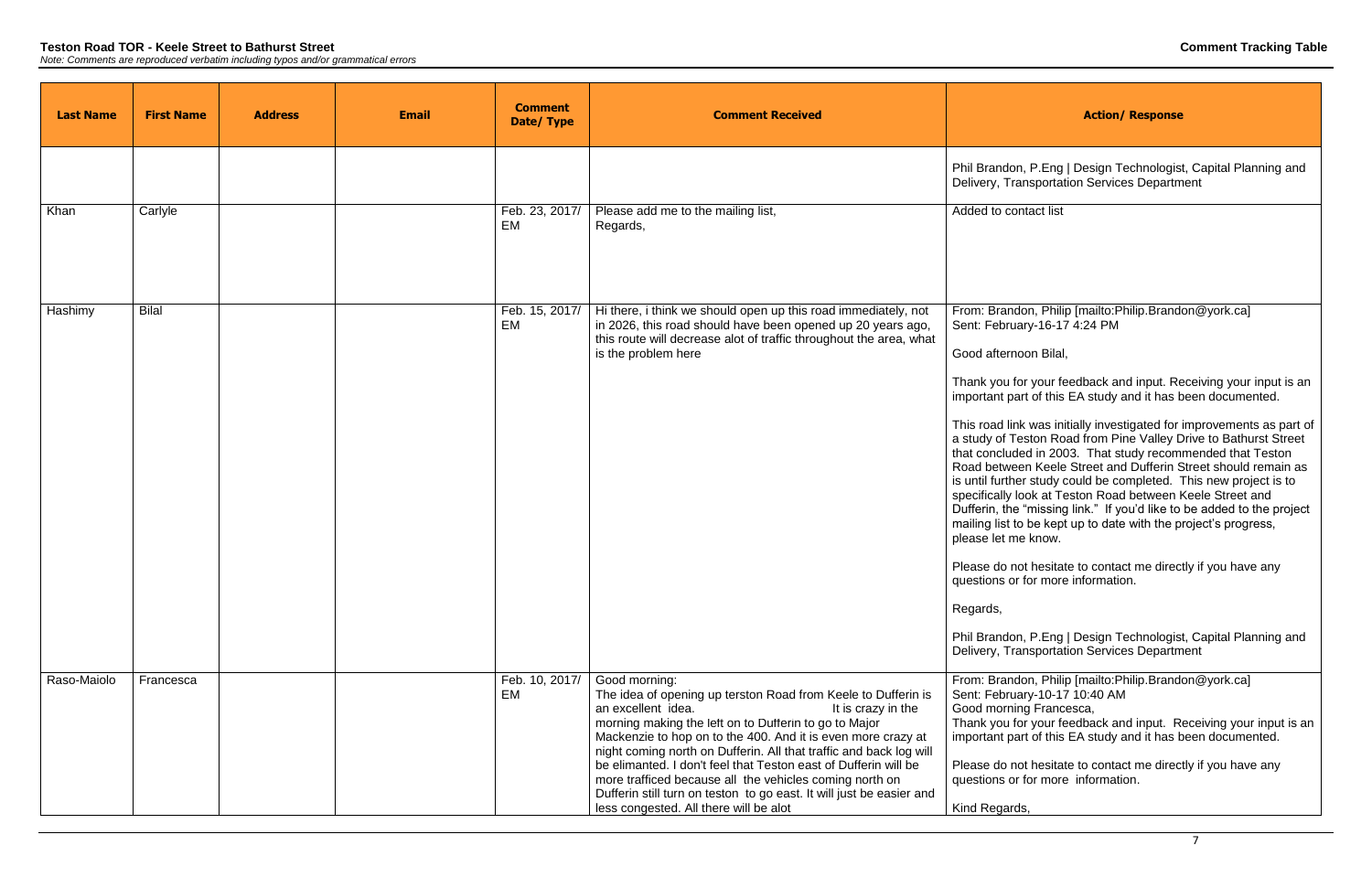*Note: Comments are reproduced verbatim including typos and/or grammatical errors*

I hope this finds you well - thanks for your interest in the Teston Road EA study. I have added you to our contact list to receive all ces for this project.

> antime, please do not hesitate to contact me directly if any questions or require more information.

I hope this finds you well. Thanks kindly for your feedback regarding the Teston Road link. We appreciate you detailing some of the traffic issues in the area. Receiving your input is an part of this study and your comments have been documented for the record.

> also been added to the distribution list to receive all ices regarding the project. Please do not hesitate to e directly if you have any questions or require more in.

| <b>Last Name</b> | <b>First Name</b> | <b>Address</b> | <b>Email</b> | <b>Comment</b><br>Date/ Type | <b>Comment Received</b>                                                                                                                                                                                                                                                                                                                                  | <b>Action/ Response</b>                                                                                                                                                                                                                            |
|------------------|-------------------|----------------|--------------|------------------------------|----------------------------------------------------------------------------------------------------------------------------------------------------------------------------------------------------------------------------------------------------------------------------------------------------------------------------------------------------------|----------------------------------------------------------------------------------------------------------------------------------------------------------------------------------------------------------------------------------------------------|
|                  |                   |                |              |                              | of traffic rerouted on Major Mackenzie as people can hop on<br>the highway 400 from Teston now and with the hospital coming<br>on Major Mackenzie it will be even more crazy.<br>This should have been done when the nursing home went up.<br>But I hope it gets done<br>soon it would be to everyone advantage.<br>Have a wonderful day.                | Phil Brandon                                                                                                                                                                                                                                       |
|                  |                   |                |              | Feb. 13, 2017/<br><b>EM</b>  | Good morning:<br>Thank you for acknowledging my email.<br>Have a wonderful day.                                                                                                                                                                                                                                                                          |                                                                                                                                                                                                                                                    |
| Gulevski         | Sandy             |                |              | Apr. 3, 2017/<br>EM          | Hello,<br>This message is for John Praveen. We would like to be added<br>to the mailing list for the Teston Road extension project                                                                                                                                                                                                                       | From: Lumsdon, Chris<br>Sent: Tuesday, April 04, 2017 10:07 AM<br>Good morning,                                                                                                                                                                    |
|                  |                   |                |              |                              | between Dufferin and Keele.<br>Regards,<br>Dragi and Sandy Gulevski                                                                                                                                                                                                                                                                                      | I hope this finds you well - thanks for your<br>Road EA study. I have added you to our co<br>future notices for this project.                                                                                                                      |
|                  |                   |                |              |                              |                                                                                                                                                                                                                                                                                                                                                          | In the meantime, please do not hesitate to<br>you have any questions or require more in                                                                                                                                                            |
|                  |                   |                |              |                              |                                                                                                                                                                                                                                                                                                                                                          | Thanks,<br>Chris                                                                                                                                                                                                                                   |
| Kallai           | Noreen            |                |              | Mar. 9, 2017/<br>EM          | I received a notice a number of weeks ago about the Terms of<br>Reference for an Environmental Assessment Study of the<br>Teston Road link between Keele Street and Bathurst Street.                                                                                                                                                                     | From: Lumsdon, Chris<br>Sent: Thursday, March 09, 2017 2:59 PM                                                                                                                                                                                     |
|                  |                   |                |              |                              | The Environmental Study should not be so narrow as to only<br>consider the area between Bathurst and Keele. The Region<br>needs to also examine the impact on Elgin Mills from Bathurst<br>eastward, as opening the road in Vaughan will make Elgin<br>Mills Road a major link running through Richmond Hill between<br>Hwy 400 and Hwy 403 and Markham. | Good afternoon Ms. Kallai,<br>I hope this finds you well. Thanks kindly fo<br>regarding the Teston Road link. We appre<br>of the traffic issues in the area. Receiving<br>important part of this study and your comm<br>documented for the record. |
|                  |                   |                |              |                              | From an environmental perspective my concern is there is no<br>under or over pass for the north south railway line which<br>crosses Elgin Mills Road. We already have the situation where<br>there can be long trains on this line and many cars are backed<br>up creating grid lock on the streets located in the surrounding                           | You have also been added to the distributi<br>future notices regarding the project. Please<br>contact me directly if you have any questic<br>information.                                                                                          |
|                  |                   |                |              |                              | area. Many cars and trucks can sit idling for some time, waiting<br>for the tracks to be clear, adding pollutants to the air. Opening<br>a roadway between Keele and Bathurst will only compound the   Chris                                                                                                                                             | Thanks,                                                                                                                                                                                                                                            |

| <b>Action/ Response</b> |
|-------------------------|
|                         |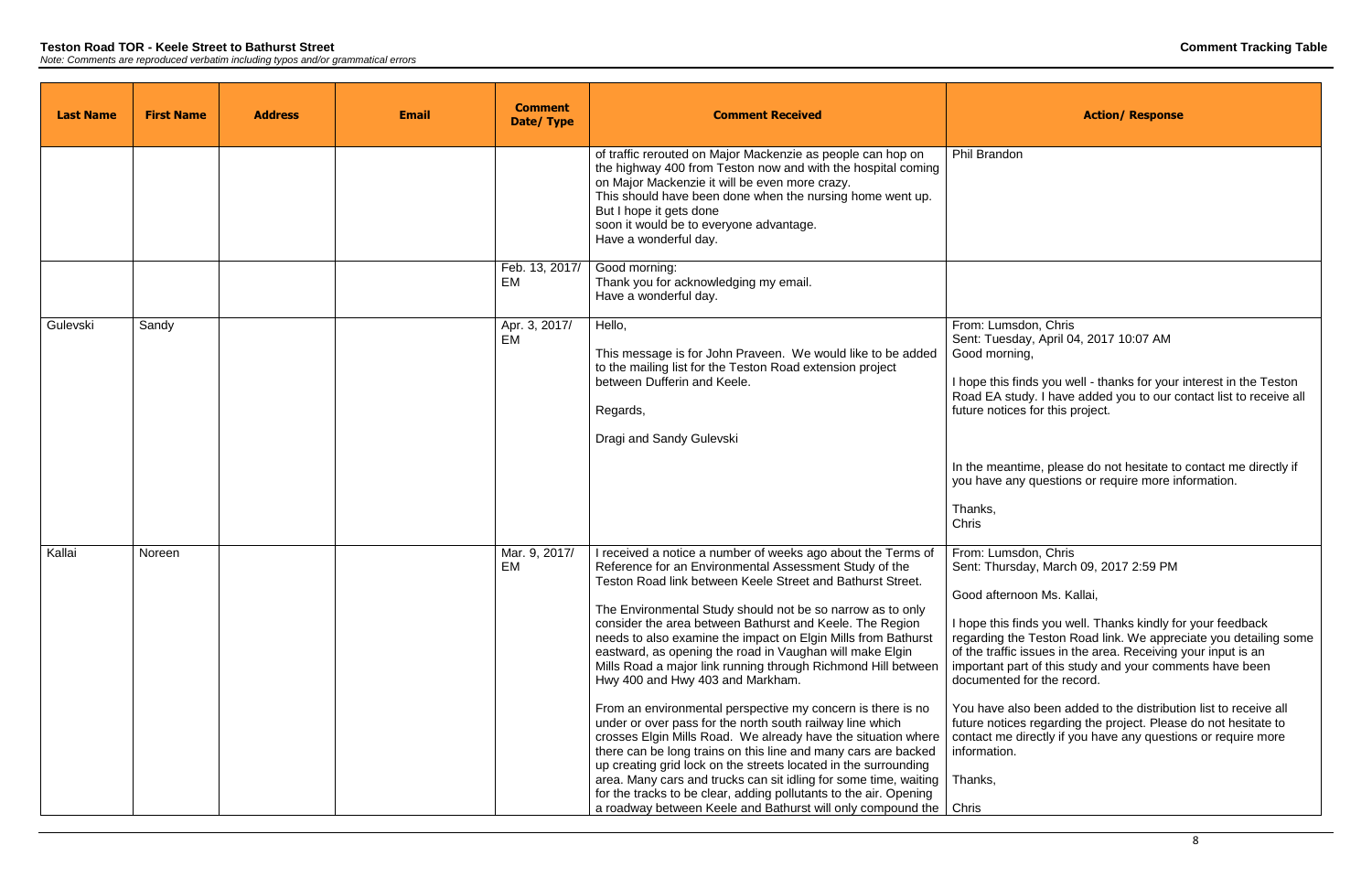*Note: Comments are reproduced verbatim including typos and/or grammatical errors*

| <b>Last Name</b> | <b>First Name</b> | <b>Address</b> | <b>Email</b> | <b>Comment</b><br>Date/ Type | <b>Comment Received</b>                                                                                                                                                                                                                                                                                                                                                                                                                                                                                                                                                                                                                                                                                           | <b>Action/ Response</b>                                                                                                                                                                                                                                                                                                                                                                                                                       |
|------------------|-------------------|----------------|--------------|------------------------------|-------------------------------------------------------------------------------------------------------------------------------------------------------------------------------------------------------------------------------------------------------------------------------------------------------------------------------------------------------------------------------------------------------------------------------------------------------------------------------------------------------------------------------------------------------------------------------------------------------------------------------------------------------------------------------------------------------------------|-----------------------------------------------------------------------------------------------------------------------------------------------------------------------------------------------------------------------------------------------------------------------------------------------------------------------------------------------------------------------------------------------------------------------------------------------|
| Dubrovsky        | Vladimir          |                |              | Mar. 11, 2017/<br>EM         | traffic congestion and related pollution, if you do not first create<br>an under/overpass related to the railway.<br>There is already a railway underpass at Gormley and, given<br>the cost of creating under/over passes, it may be more<br>reasonable to look at cross routes that take advantage of<br>extending Stouffville Road west, rather than opening between<br>Keele and Bathurst across what use to be a major dump.<br>Thank you for considering my concerns.<br>Noreen Kallai<br>Please reconsider this type of work in very heavy populated<br>areas.<br>This link will bring heavy track traffic and increase risk of<br>contamination's risk for children allergies and respiratory<br>diseases. | From: Lumsdon, Chris<br>Sent: Monday, March 13, 2017 10:58 AM<br>Good morning Mr. Dubrovsky,<br>I hope this finds you well. Thanks kindly fo                                                                                                                                                                                                                                                                                                  |
|                  |                   |                |              |                              | V.Dubrovsky                                                                                                                                                                                                                                                                                                                                                                                                                                                                                                                                                                                                                                                                                                       | regarding the Teston Road EA Study. We<br>the time to share your thoughts about the i<br>in the area. Receiving your input is an imp<br>and it has been documented for the record<br>I have also added you to our distribution list<br>all future notices regarding this project. Ple<br>contact me directly if you have any questic<br>information.<br>Thanks,<br>Chris                                                                      |
| Elliot           | David             |                |              | Apr. 12, 2017/<br>EM         | Hi,<br>Further to your letter in the mail inviting me to submit a<br>comment<br>I fully support the extension of Teston Road between Keele<br>and Dufferin. Hopefully you will also widen Teston Road and<br>especitally Elgin Mills (between Bathurst and Yonge) to 2 lanes<br>in each direction.                                                                                                                                                                                                                                                                                                                                                                                                                | From: Lumsdon, Chris [mailto:Chris.Lumson<br>Sent: April-13-17 9:25 AM<br>Good morning Mr. Elliott,<br>I hope this finds you well - thanks kindly fo<br>in the Teston Road EA Study. We apprecia<br>share your support for the project. Your co<br>shared with the project team and will beco<br>I've also added your email to our contact I<br>notices for this project. Please do not hesit<br>directly if you have any questions or requir |

s finds you well. Thanks kindly for your feedback fie Teston Road EA Study. We appreciate you taking  $\frac{1}{10}$  o share your thoughts about the impacts of construction a. Receiving your input is an important part of this study been documented for the record.

o added you to our distribution list to ensure you receive notices regarding this project. Please do not hesitate to e directly if you have any questions or require more  $\mathsf{in}$ 

msdon, Chris [mailto:Chris.Lumsdon@york.ca] il-13-17 9:25 AM

s finds you well - thanks kindly for your email and interest ston Road EA Study. We appreciate you reaching out to I support for the project. Your comments have been ith the project team and will become part of the record.

added your email to our contact list to receive all future r this project. Please do not hesitate to contact me you have any questions or require more information.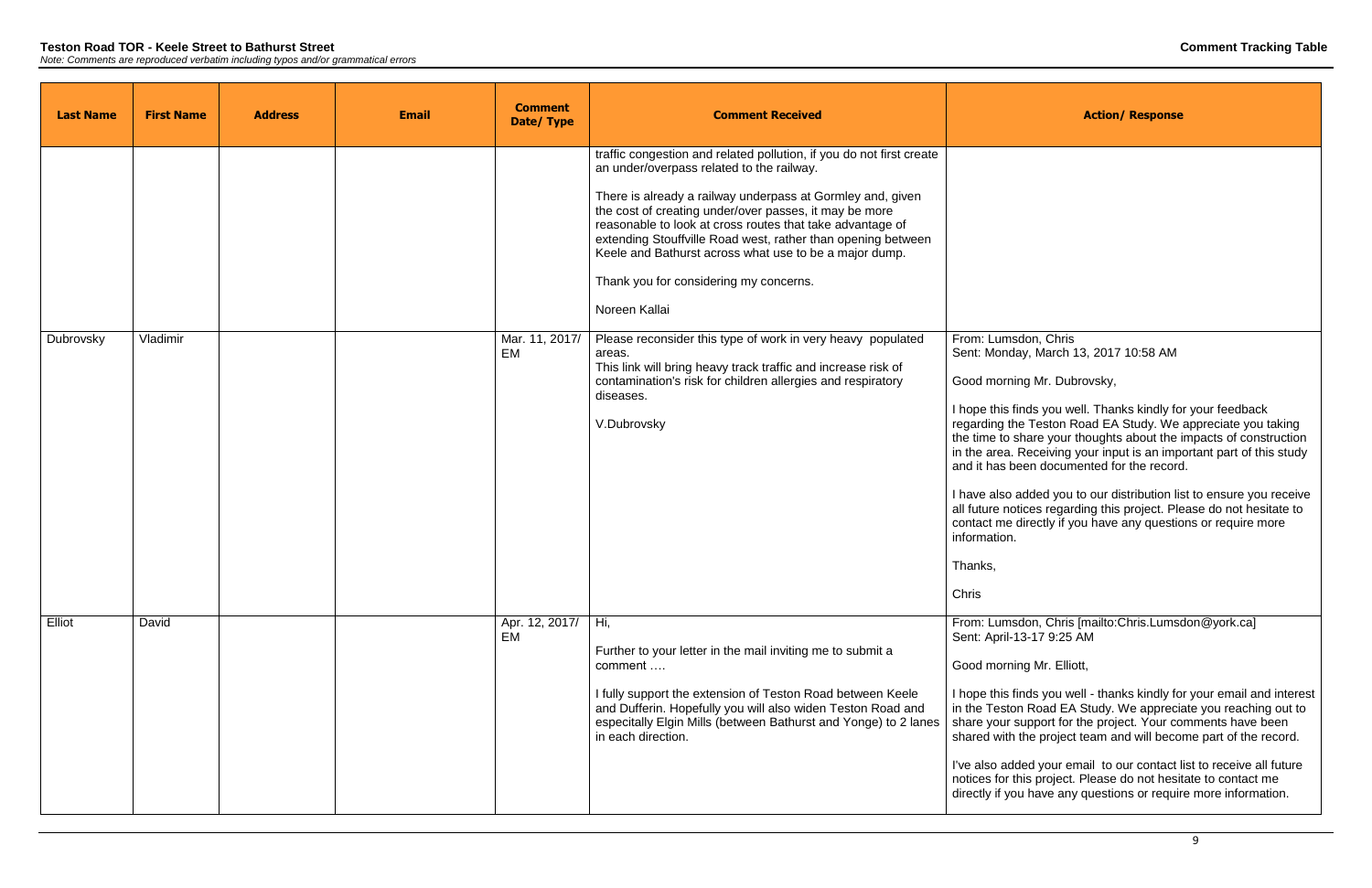*Note: Comments are reproduced verbatim including typos and/or grammatical errors*

you to our contact list to receive all future notices for ct. Please do not hesitate to contact me directly if you have any questions or require more information.

msdon, Chris [mailto:Chris.Lumsdon@york.ca] il-26-17 2:52 PM

ely to speak with you today and thanks kindly for your ithe Teston Rd IEA Study. I'll have your name added to ct list to insure you'll receive all future notices regarding it.

nterested in viewing the materials that were presented at House last week, they can be viewed on our project er the heading "Public Open Houses." Here you'll find a e presentation including insight into the consultative nd all recommendations to date.

| <b>Last Name</b> | <b>First Name</b> | <b>Address</b> | <b>Email</b> | <b>Comment</b><br>Date/ Type | <b>Comment Received</b>                                                                                                                                                                                                                                                                                                                                                     | <b>Action/ Response</b>                                                                                                                                                                                                                                                                                                                                                                                                                                                                                                         |
|------------------|-------------------|----------------|--------------|------------------------------|-----------------------------------------------------------------------------------------------------------------------------------------------------------------------------------------------------------------------------------------------------------------------------------------------------------------------------------------------------------------------------|---------------------------------------------------------------------------------------------------------------------------------------------------------------------------------------------------------------------------------------------------------------------------------------------------------------------------------------------------------------------------------------------------------------------------------------------------------------------------------------------------------------------------------|
|                  |                   |                |              |                              |                                                                                                                                                                                                                                                                                                                                                                             | Thanks,<br>Chris                                                                                                                                                                                                                                                                                                                                                                                                                                                                                                                |
|                  |                   |                |              | Apr. 13, 2017/<br><b>EM</b>  | Hi Chris,<br>Thank you for your response and good luck with the project.<br>I think the majority of folks in the area would support a better<br>way of moving East and West versus trekking down to Major<br>Mac or up to King Road. As you well know, a zillion houses<br>have been built in the area in the last 5 years and traffic is a<br>rash.<br>Take care!<br>David |                                                                                                                                                                                                                                                                                                                                                                                                                                                                                                                                 |
| Dyer             | Russell           |                |              | Apr. 12, 2017/<br>EM         | Mr Lumsdon<br>Please add me to your mailing list<br>As a homeowner, taxpayer and GO Transit commuter I'm very<br>interested in the results of this assessment<br><b>Russell Dyer</b>                                                                                                                                                                                        | From: Lumsdon, Chris [mailto:Chris.Lumso<br>Sent: April-13-17 9:29 AM<br>Good morning Mr. Dyer,<br>I hope this finds you well - thanks kindly fo<br>in the Teston Road IEA Study.<br>I've added you to our contact list to receive<br>this project. Please do not hesitate to cont<br>have any questions or require more inform<br>Thanks,<br>Chris                                                                                                                                                                             |
| Paglia           | Joanne            |                |              | Apr. 26, 2017/<br>Phone call | Phone conversation with Chris Lumsdon                                                                                                                                                                                                                                                                                                                                       | From: Lumsdon, Chris [mailto:Chris.Lumson<br>Sent: April-26-17 2:52 PM<br>Good afternoon Joanne,<br>It was lovely to speak with you today and t<br>interest in the Teston Rd IEA Study. I'll hay<br>our contact list to insure you'll receive all fu<br>the project.<br>If you're interested in viewing the materials<br>the Open House last week, they can be vie<br>page under the heading "Public Open Hou<br>PDF of the presentation including insight ir<br>process and all recommendations to date.<br>York.ca/TestonRoad |

msdon, Chris [mailto:Chris.Lumsdon@york.ca] il-13-17 9:29 AM

If finds you well - thanks kindly for your email and interest ton Road IEA Study.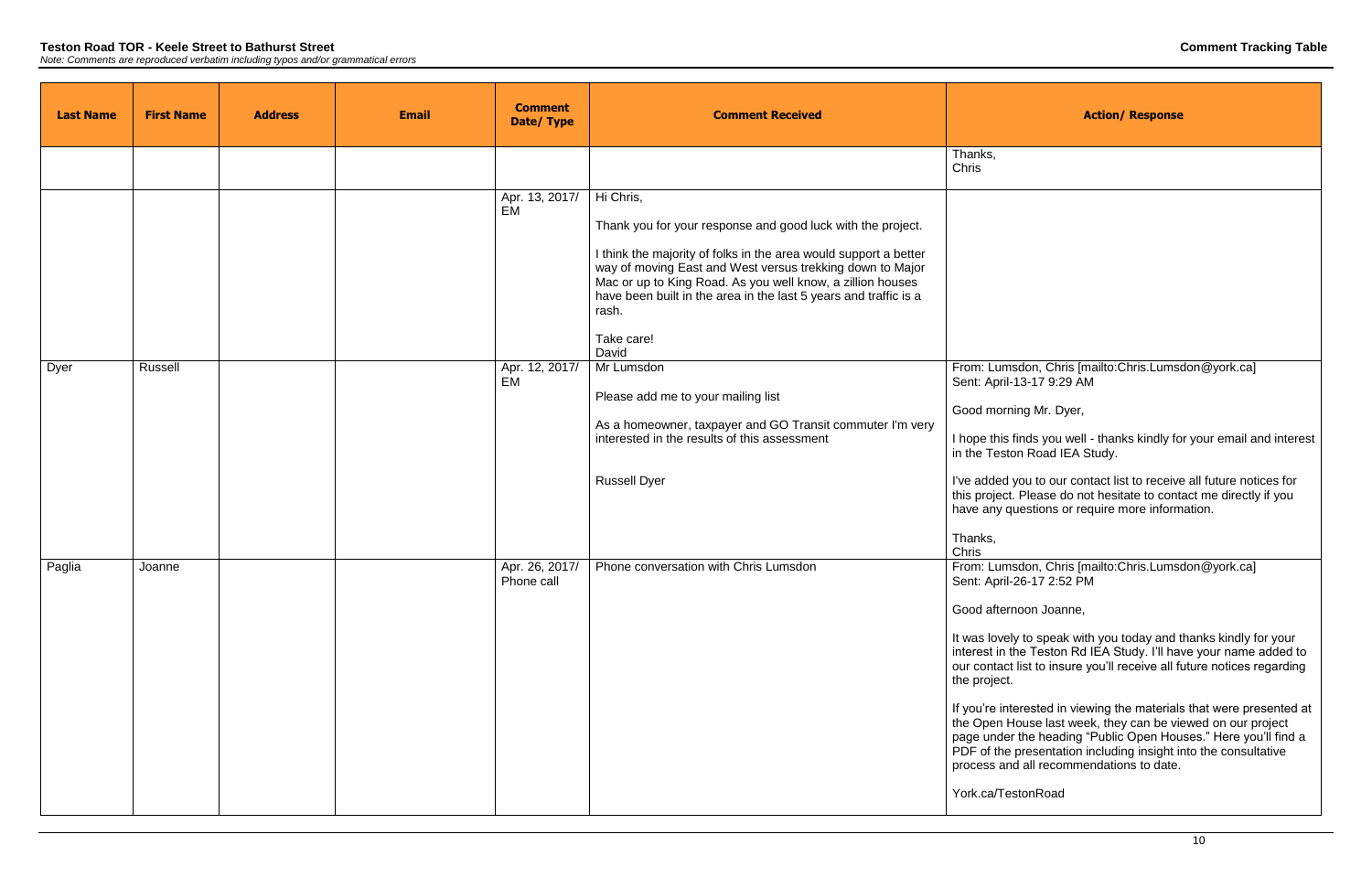*Note: Comments are reproduced verbatim including typos and/or grammatical errors*

| <b>Last Name</b> | <b>First Name</b> | <b>Address</b> | <b>Email</b> | <b>Comment</b><br>Date/ Type | <b>Comment Received</b>                                                                                                                                                                                                                                                                              | <b>Action/ Response</b>                                                                                                                                                                                                                                                                                                                                                                                                                                                                                                                                                                                                                                                                                                                                                                                                                                                                                                                                                                                          |
|------------------|-------------------|----------------|--------------|------------------------------|------------------------------------------------------------------------------------------------------------------------------------------------------------------------------------------------------------------------------------------------------------------------------------------------------|------------------------------------------------------------------------------------------------------------------------------------------------------------------------------------------------------------------------------------------------------------------------------------------------------------------------------------------------------------------------------------------------------------------------------------------------------------------------------------------------------------------------------------------------------------------------------------------------------------------------------------------------------------------------------------------------------------------------------------------------------------------------------------------------------------------------------------------------------------------------------------------------------------------------------------------------------------------------------------------------------------------|
| Wilkes           | David             |                |              | Apr. 18, 2017 /<br>EM        | Hello,<br>As per my voice mail to 1 877 464 9675 X 75560<br>hoping to attend the advertised open<br>house/meeting in Newmarket tonight on the Teston Road EA,<br>but are unable to make it. Could we schedule a meeting to find<br>out more about it?<br>Thank you and kind regards,<br>David Wilkes | If you have any questions, please feel free<br>directly.<br>Thanks!<br>Chris<br>Joanne Paglia<br>68joanne@gmail.com<br>From: Lumsdon, Chris<br>Sent: Tuesday, April 18, 2017 2:02 PM<br>Good afternoon Mr. Wilkes,<br>I hope this finds you very well - thanks kin<br>message and your interest in the Teston R<br>hear you are unable to attend. The purpos<br>house is to review the project research to<br>perspective about how the study is being of<br>forum to help answer questions specific to<br>as yourself.<br>The exact presentation from tonight will be<br>tomorrow afternoon on our Teston Road p<br>york.ca website. I would also be happy to<br>presentation to you tomorrow as well. If yo<br>review the information in this context and t<br>have any questions, I can then engage our<br>provide an answer via email or give you a<br>If after review you would still like to sit dow<br>please be in touch and we'll review some of<br>Thanks again for your interest.<br>Cheers,<br>Chris |
| Dan              | Stanciulescu      |                |              | Apr. 19, 2017/<br>EM         | Attention: Chris Lumsdon<br>Kindly add my name/email to the project mailing list.<br>Thank you                                                                                                                                                                                                       | From: Lumsdon, Chris [mailto:Chris.Lumso<br>Sent: April-20-17 12:47 PM<br>Good afternoon Mr. Stanciulescu,<br>I hope this finds you well - thanks for your<br>Road EA study. I have added you to our co<br>future notices regarding this project.<br>In the meantime, please do not hesitate to<br>you have any questions or require more in<br>Thanks,<br>Chris                                                                                                                                                                                                                                                                                                                                                                                                                                                                                                                                                                                                                                                 |

any questions, please feel free to reach out to me

finds you very well – thanks kindly for your phone and your interest in the Teston Road Study. Sorry to are unable to attend. The purpose of tonight's open review the project research to date, share some e about how the study is being conducted and create a elp answer questions specific to property owners such

presentation from tonight will be available online thernoon on our Teston Road project page on the bsite. I would also be happy to email the PDF on to you tomorrow as well. If you would like to first information in this context and then let me know if you questions, I can then engage our project team to help answer via email or give you a call.

iew you would still like to sit down with a project team, in touch and we'll review some options. ain for your interest.

nsdon, Chris [mailto:Chris.Lumsdon@york.ca] -20-17 12:47 PM

finds you well - thanks for your interest in the Teston study. I have added you to our contact list to receive ces regarding this project.

intime, please do not hesitate to contact me directly if any questions or require more information.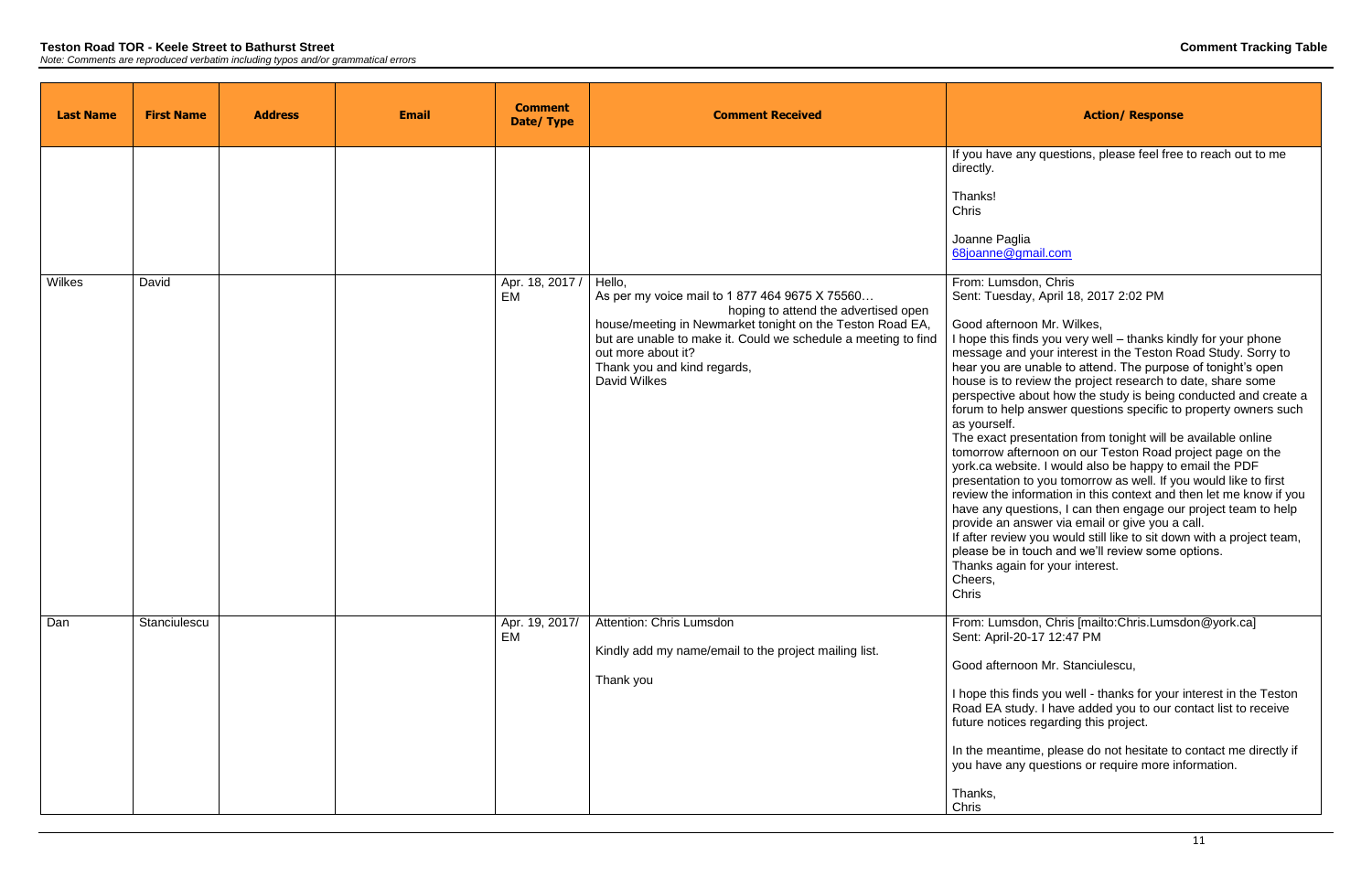*Note: Comments are reproduced verbatim including typos and/or grammatical errors*

I for your interest in the Teston Road EA Study.

added you to our mailing list to receive all future notice pject.

e any questions please feel free to reach out to our

ndon, Philip [mailto:Philip.Brandon@york.ca]  $Jary-23-17$ 

I for your interest in this study. You have been added to distribution list.

| <b>Last Name</b>           | <b>First Name</b> | <b>Address</b>        | <b>Email</b>                   | <b>Comment</b><br>Date/ Type | <b>Comment Received</b>                                                                                                                                                                                                                                                                                                                                                                                                                                                                                                                                                                                                                                                                   | <b>Action/ Response</b>                                                                                                                                                                                                                                                                                                                                                |
|----------------------------|-------------------|-----------------------|--------------------------------|------------------------------|-------------------------------------------------------------------------------------------------------------------------------------------------------------------------------------------------------------------------------------------------------------------------------------------------------------------------------------------------------------------------------------------------------------------------------------------------------------------------------------------------------------------------------------------------------------------------------------------------------------------------------------------------------------------------------------------|------------------------------------------------------------------------------------------------------------------------------------------------------------------------------------------------------------------------------------------------------------------------------------------------------------------------------------------------------------------------|
| Nadia                      | Toffoli-Zadra     |                       |                                | Jul. 4,<br>2017/EM           | Hello--<br>Could I be added to the project mailing list regarding this are of study.<br>Thanks<br>Nadia Toffoli-Zadra                                                                                                                                                                                                                                                                                                                                                                                                                                                                                                                                                                     | From: Lumsdon, Chris<br>Sent: Wednesday, July 05, 2017 3:11 PM<br>Good afternoon Ms. Toffoli-Zadra,<br>Thank you for your interest in the Teston F<br>We have added you to our mailing list to re<br>for this project.<br>If you have any questions please feel free<br>team.<br>Thanks<br>Chris                                                                       |
| <b>AGENCY/STAKEHOLDERS</b> |                   |                       |                                |                              |                                                                                                                                                                                                                                                                                                                                                                                                                                                                                                                                                                                                                                                                                           |                                                                                                                                                                                                                                                                                                                                                                        |
| DiMaria                    | Magdalena         | <b>Richview Manor</b> | MDiMaria@richviewmanor.<br>com | Jan. 20, 2017 /<br>EM        | Dear Mr. Praveen<br>I received a notice of commencement from Regional<br>Municipality of York which is developing the terms and<br>references for a future individual environmental assessment<br>study of the proposed Teston Road link between Keele Street<br>and Bathurst Street on the City of Vaughan.<br>I request to be added to the project mailing list and would like<br>to be notified of any upcoming meetings regarding this project.<br>I can be reached at 905-585-5000 ext. 103 or by email at<br>mdimaria@richviewmanor.com<br>Respectfully,<br>Magdalena Di Maria<br><b>General Manager</b><br>(905)-585-5000, Ext. 103<br><b>Richview Manor</b><br>10500 Dufferin St. | From: Brandon, Philip [mailto:Philip.Brand<br>Sent: January-23-17<br>Good morning Ms. Di Maria,<br>Thank you for your interest in this study. Y<br>the project distribution list.<br>Please do not hesitate to contact me o<br>questions or for more information.<br>Regards,<br>Phil Brandon, P.Eng   Design Technologis<br>Delivery, Transportation Services Departm |

Maple, ON L6A 4R1 [www.richviewmanor.com](http://www.richviewmanor.com/)

Please do not hesitate to contact me directly if you have any questions or for more information.

Phil Brandon, P.Eng | Design Technologist, Capital Planning and Delivery, Transportation Services Department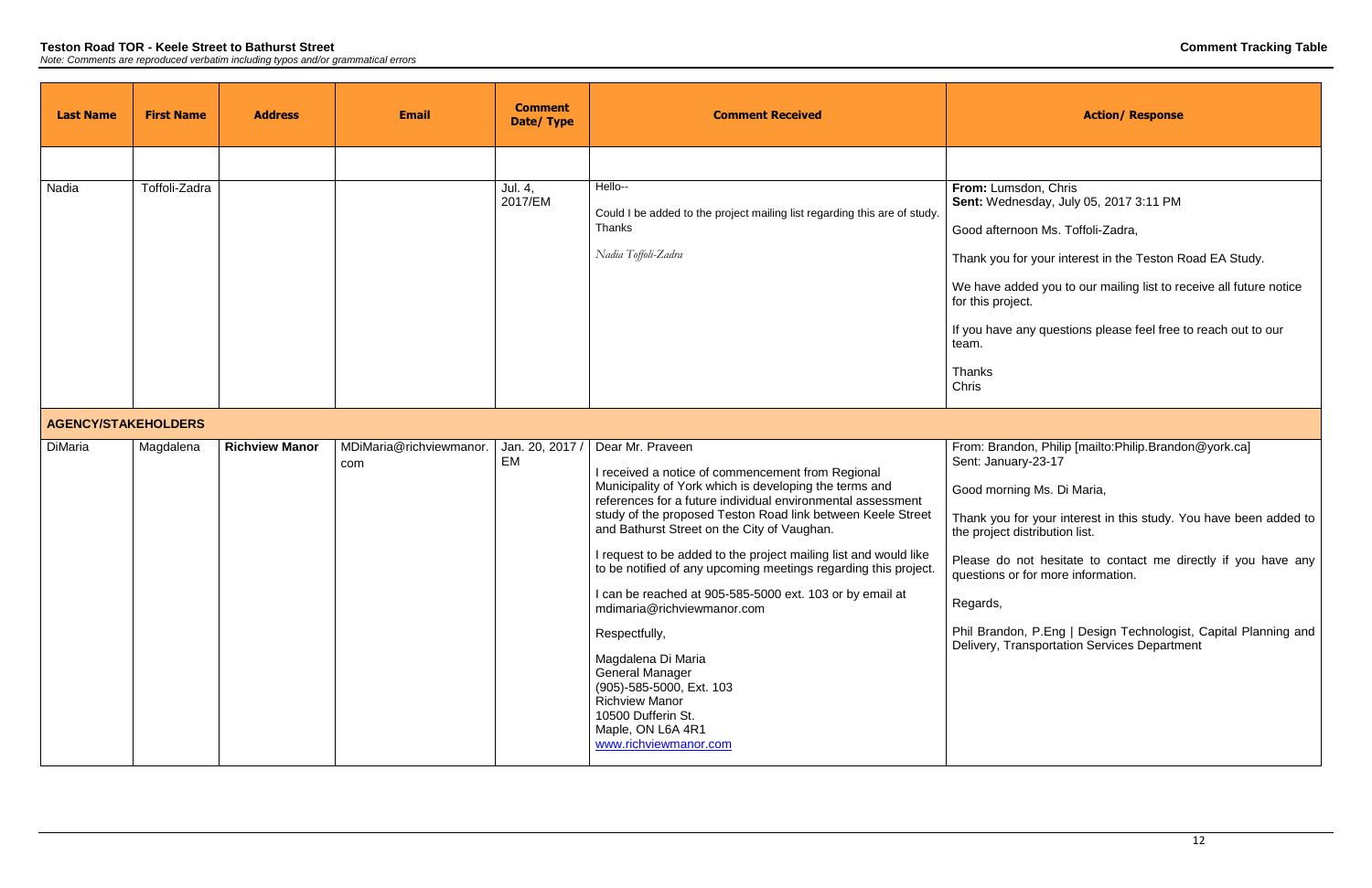*Note: Comments are reproduced verbatim including typos and/or grammatical errors*

No, that was not my intent. At this early point in the project, no property requirements from any land owners are known. Our team, with our consultant MMM, will investigate and confirm if IO lands entially be impacted by the project. I will report back once re information.

ndon, Philip [mailto:Philip.Brandon@york.ca] uary-03-17 10:58 AM

I for your response providing details on the mandate of belt Council. We will remove the Greenbelt Council from t mailing list.

| <b>Last Name</b> | <b>First Name</b> | <b>Address</b>                                                                                                   | <b>Email</b>                                                                               | <b>Comment</b><br>Date/ Type      | <b>Comment Received</b>                                                                                                                                                                                                                                                                                                                                                                                                                                                                         | <b>Action/ Response</b>                                                                                                                                                                                                                                                                                                                                                                                 |
|------------------|-------------------|------------------------------------------------------------------------------------------------------------------|--------------------------------------------------------------------------------------------|-----------------------------------|-------------------------------------------------------------------------------------------------------------------------------------------------------------------------------------------------------------------------------------------------------------------------------------------------------------------------------------------------------------------------------------------------------------------------------------------------------------------------------------------------|---------------------------------------------------------------------------------------------------------------------------------------------------------------------------------------------------------------------------------------------------------------------------------------------------------------------------------------------------------------------------------------------------------|
| Myslicki         | Lisa              | <b>Infrastructure</b><br><b>Ontario</b>                                                                          | lisa.myslicki@infrastructur<br>eontario.ca,<br>Matthew.Gasser@infrastru<br>ctureontario.ca | Jan. 18, 2017/<br>EM              | *NOTICE ATTACHED*<br>Good afternoon,<br>Please review the attached IO Notice Letter on behalf of Lisa<br>Myslicki. Thank You.<br>Sincerely,<br><b>Matthew Gasser</b><br><b>Environmental Management</b><br>Infrastructure Ontario<br>Dundas Street West, Suite 2000<br>Toronto, ON M5G 2L5<br>(416) 212-6975<br>Matthew.Gasser@infrastructureontario.ca                                                                                                                                         | From: Brandon, Philip [mailto:Philip.Brand<br>Sent: January-23-17<br>Good afternoon Matthew, Lisa,<br>Thank you for your email containing IO's re<br>Region's IEA Terms of Reference notice fo<br>study. Our project team will review our pro<br>relate to MOI lands, and will follow up with<br>Kind Regards,<br>Phil Brandon, P.Eng   Design Technologis<br>Delivery, Transportation Services Departm |
|                  |                   |                                                                                                                  | lisa.myslicki@infrastructur<br>eontario.ca,<br>Matthew.Gasser@infrastru<br>ctureontario.ca | Jan. 27, 2017/   Hi Phil,<br>EM   | I hope you are having a great day!<br>Just wanted to clarify that when you say "as they relate to MOI<br>lands", do you mean that your project will impact MOI lands?<br>Thank you,<br><b>Matthew Gasser</b><br><b>Environmental Management</b>                                                                                                                                                                                                                                                 | From: Brandon, Philip [mailto:Philip.Brand<br>Sent: Monday, January 30, 2017 9:03 AM<br>Hi Matthew,<br>No, that was not my intent. At this early<br>property requirements from any land owne<br>with our consultant MMM, will investigate<br>could potentially be impacted by the projec<br>I have more information.<br>Thanks again,<br>Phil Brandon                                                   |
|                  |                   |                                                                                                                  | lisa.myslicki@infrastructur<br>eontario.ca,<br>Matthew.Gasser@infrastru<br>ctureontario.ca | Jan. 30, 2017/   Hi Philip,<br>EM | Thanks for letting me know and for the clarification!<br>Matthew                                                                                                                                                                                                                                                                                                                                                                                                                                |                                                                                                                                                                                                                                                                                                                                                                                                         |
| Papadimitriou    | Stephanie         | <b>Ministry of</b><br><b>Municipal Affairs</b><br>777 Bay St, 13th<br>Floor<br>Toronto ON M5G<br>2E <sub>5</sub> | Stephanie.Papadimitriou@<br>ontario.ca                                                     | Feb. 02, 2017/<br>EM              | Dear Mr. John,<br>I am writing further to your correspondence to Dr. Laura Taylor,<br>interim Chair of the Greenbelt Council, of notice for a future<br>Individual Environmental Assessment Study in the City of<br>Vaughan.<br>The Greenbelt Council is an advisory body appointed by the<br>Minister of Municipal Affairs to provide advice to the Minister on<br>the Greenbelt. The Council's Memorandum of Understanding<br>sets out those matters that the Council will provide advice on, | From: Brandon, Philip [mailto:Philip.Brand<br>Sent: February-03-17 10:58 AM<br>Good morning Ms. Papadimitriou,<br>Thank you for your response providing de<br>the Greenbelt Council. We will remove the<br>the project mailing list.<br>Kind Regards,                                                                                                                                                   |

ndon, Philip [mailto:Philip.Brandon@york.ca]

I for your email containing IO's response letter to York EA Terms of Reference notice for the Teston Road r project team will review our project needs as they 1OI lands, and will follow up with IO accordingly.

lon, P.Eng | Design Technologist, Capital Planning and **Fransportation Services Department** 

ndon, Philip [mailto:Philip.Brandon@york.ca]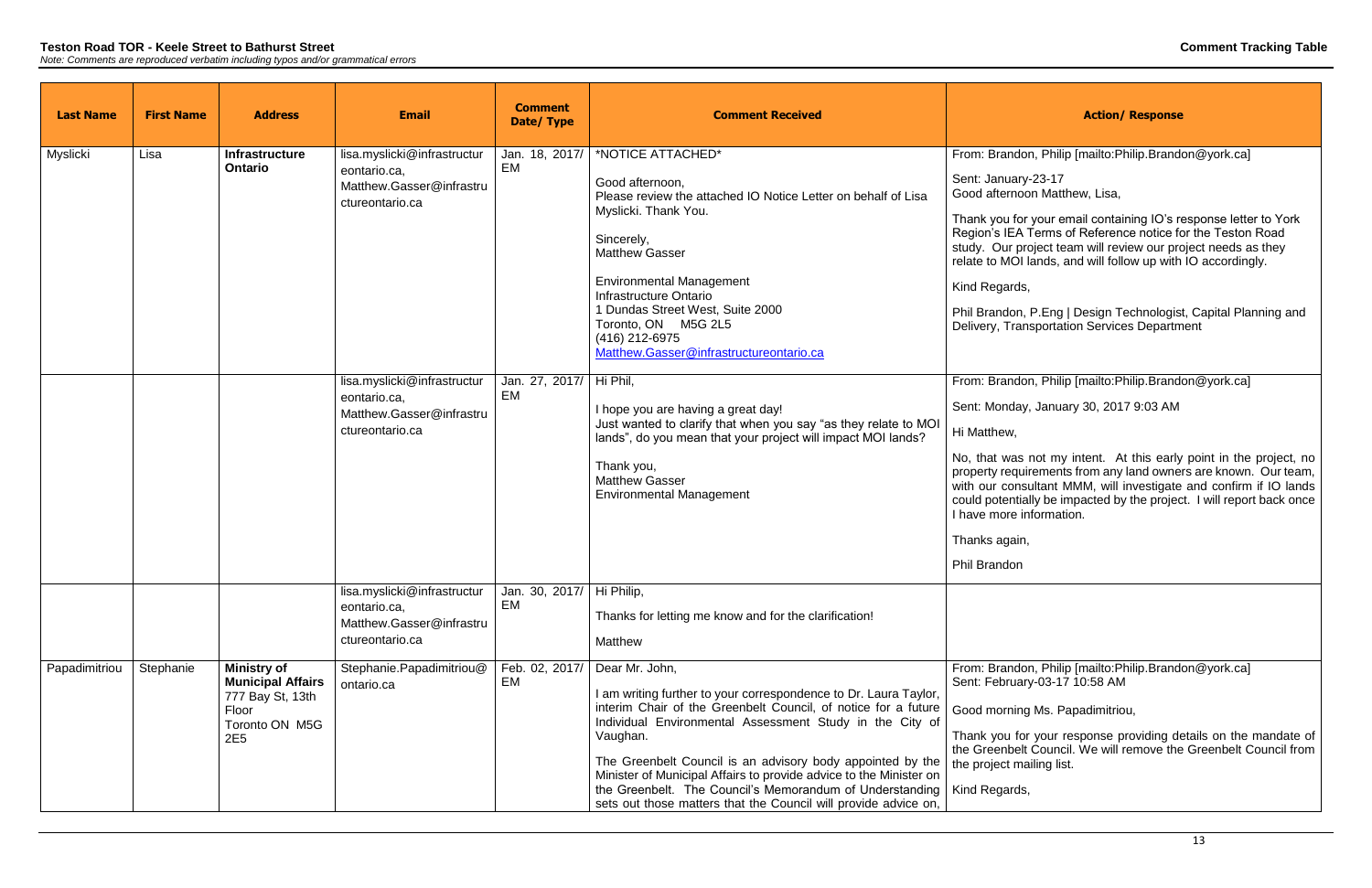*Note: Comments are reproduced verbatim including typos and/or grammatical errors*

The team will certainly be in touch regarding this project. York Region Transportation Services - Capital Planning and Delivery, MNRF staff on a monthly basis to discuss ongoing We will add Teston Road to an upcoming meeting r discussion.

> not hesitate to contact me, or the Project Manager lohn, directly if you have any questions or for more n.

Ion, P.Eng | Design Technologist, Capital Planning and **Fransportation Services Department** 

| <b>Last Name</b> | <b>First Name</b> | <b>Address</b>                                                                                                      | <b>Email</b>             | <b>Comment</b><br>Date/ Type       | <b>Comment Received</b>                                                                                                                                                                                                                                                                                                                                                                                                                                                                                                                                                                                                                                                                                     | <b>Action/ Response</b>                                                                                                                                                                                                                                                                                                                                                                                                                                                                                                                                                                                                  |
|------------------|-------------------|---------------------------------------------------------------------------------------------------------------------|--------------------------|------------------------------------|-------------------------------------------------------------------------------------------------------------------------------------------------------------------------------------------------------------------------------------------------------------------------------------------------------------------------------------------------------------------------------------------------------------------------------------------------------------------------------------------------------------------------------------------------------------------------------------------------------------------------------------------------------------------------------------------------------------|--------------------------------------------------------------------------------------------------------------------------------------------------------------------------------------------------------------------------------------------------------------------------------------------------------------------------------------------------------------------------------------------------------------------------------------------------------------------------------------------------------------------------------------------------------------------------------------------------------------------------|
|                  |                   |                                                                                                                     |                          |                                    | which generally include: the ongoing implementation of the Act<br>and Plan, the development of performance measures to monitor<br>the effectiveness of the Plan, any proposed amendments to the<br>Greenbelt Plan and the ten-year review of the Greenbelt Plan.<br>As the Council's mandate does not include considering or<br>making recommendations on site-specific issues, we would<br>appreciate if you could remove the Greenbelt Council from your<br>circulation list.<br>Sincerely,<br>Stephanie<br>Stephanie Papadimitriou<br><b>Community Planner, Provincial Planning Policy Branch</b><br>Ministry of Municipal Affairs<br>(416) 585-6572                                                     | Phil Brandon, P.Eng   Design Technologi<br>Delivery, Transportation Services Departm                                                                                                                                                                                                                                                                                                                                                                                                                                                                                                                                     |
| Strong           | Steven            | <b>Ministry of</b><br><b>Natural</b><br><b>Resources and</b><br><b>Forestry</b>                                     | steven.strong@ontario.ca | EM                                 | Jan. 19 2017/   To Whom it may Concern:<br>We are in receipt of your Notice of Commencement for the<br>Teston Road Extension Individual EA. The study area<br>contains a number of sensitive natural heritage features and,<br>consequently, the Ministry of Natural Resources and Forestry<br>would like to be added to the project mailing list and participate<br>in any technical review committees.<br>I will coordinate the review on behalf of MNRF.<br>Sincerely,<br>Steven Strong, MES, MCIP, RPP<br><b>Senior District Planner</b><br>Ministry of Natural Resources and Forestry, Aurora District<br>50 Bloomington Rd. West<br>Aurora, Ontario L4G 0L8<br>P: (905) 713-7366<br>F: (905) 713-7360 | From: Brandon, Philip [mailto:Philip.Brand<br>Sent: January-23-17<br>Good morning Mr. Strong,<br>Thank you for your interest in this study. Y<br>the project distribution list.<br>The team will certainly be in touch regardir<br>Region Transportation Services - Capital F<br>meet with MNRF staff on a monthly basis t<br>projects. We will add Teston Road to an u<br>agenda for discussion.<br>Please do not hesitate to contact me, or th<br>Praveen John, directly if you have any que<br>information.<br>Kind Regards,<br>Phil Brandon, P.Eng   Design Technologis<br>Delivery, Transportation Services Departm |
| Weller           | Jennie            | <b>MOECC</b><br>135 St. Clair<br>Avenue West, 7th<br>Floor  Toronto ON<br>$\mathsf{T}$ :<br>M4V 1P5<br>416-314-7232 | Jennie.Weller@ontario.ca | Jan. 31, 2017/   Hi Praveen,<br>EM | I've been assigned as the project officer for MOECC for this<br>IEA.                                                                                                                                                                                                                                                                                                                                                                                                                                                                                                                                                                                                                                        | <b>MOECC Contact added</b>                                                                                                                                                                                                                                                                                                                                                                                                                                                                                                                                                                                               |

don, P.Eng | Design Technologist, Capital Planning and **Fransportation Services Department** 

ndon, Philip [mailto:Philip.Brandon@york.ca]

I for your interest in this study. You have been added to t distribution list.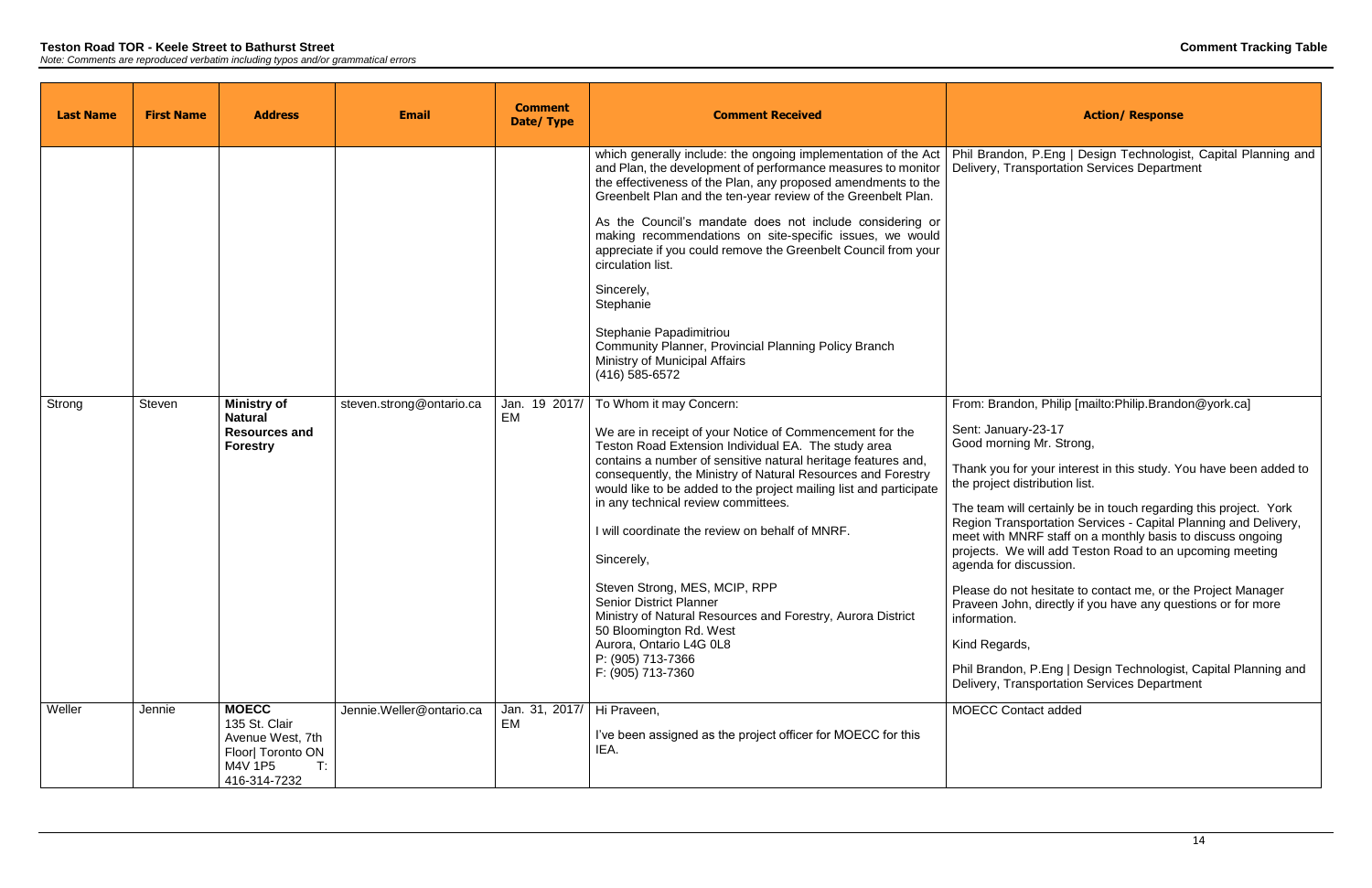*Note: Comments are reproduced verbatim including typos and/or grammatical errors*

| <b>Last Name</b> | <b>First Name</b> | <b>Address</b>                       | <b>Email</b>                        | <b>Comment</b><br>Date/ Type | <b>Comment Received</b>                                                                                                                                                                                                                                                                                                                                                                                                                                                                                                                                                                                                                                   | <b>Action/ Response</b>                                                                                                                                                                                                                                                                                                                   |
|------------------|-------------------|--------------------------------------|-------------------------------------|------------------------------|-----------------------------------------------------------------------------------------------------------------------------------------------------------------------------------------------------------------------------------------------------------------------------------------------------------------------------------------------------------------------------------------------------------------------------------------------------------------------------------------------------------------------------------------------------------------------------------------------------------------------------------------------------------|-------------------------------------------------------------------------------------------------------------------------------------------------------------------------------------------------------------------------------------------------------------------------------------------------------------------------------------------|
| Cafaro           | Caitlin           | <b>CEAA</b><br>Tel: 416-952-1576     | caitlin.cafaro@ceaa-<br>acee.gc.ca, | Jan. 30, 2017<br>EM          | Do you have any materials that you prepared as part of<br>planning that you could share? Perhaps we can talk by phone<br>later today or this week.<br>Thanks,<br>Jennie<br>Dear Praveen John,<br>Please find a letter attached for the above mentioned project.<br>Regards,<br>Caitlin<br>Caitlin Cafaro<br>Administrative Clerk, Ontario<br>Canadian Environmental Assessment Agency / Government of<br>Canada<br>caitlin.cafaro@ceaa-acee.gc.ca/Tel: 416-952-1576                                                                                                                                                                                       | From: Brandon, Philip [mailto:Philip.Brand<br>Sent: January-30-17 2:13 PM<br>Good afternoon Caitlin,<br>Thank you for your providing the letter det<br>CEAA. Our project team will review the<br>appropriate.<br>Please do not hesitate to contact me d<br>questions or for more information.                                             |
| Floyd            | Laurel            | <b>York Major</b><br><b>Holdings</b> | lfloyd@yorkmajorholdings.<br>com    | Apr. 4, 2017/<br>EM          | Good afternoon Wayne,<br>I would like to ensure Duane E. Aubie, P.Eng., Vice President &<br>COO, York Major Holdings Inc. is included on the guest list for<br>the Open House Teston Road Invitation. He is keen on<br>attending, as you can well imagine.<br>Please have your assistant send confirmation.<br>Laurel Floyd<br>Executive Assistant to Duane E. Aubie, P. Eng., Vice President<br><b>&amp; COO</b><br>York Major Holdings Inc.<br>Eagles Nest Golf Club Inc.   Turnberry Golf Club Inc.<br>10,000 Dufferin Street, PO Box 403, Maple, ON L6A 1S3<br>t 905.653.2001 f 905.417.0525 c 416.300.3965<br>Ifloyd@yorkmajorholdings.com   Website | Regards,<br>From: Lumsdon, Chris<br>Sent: Tuesday, April 04, 2017 3:36 PM<br>Good afternoon Ms. Floyd,<br>Thanks for your email – we look forward<br>and discussing the project in detail with h<br>email info to our contact list to ensure he re<br>in future.<br>Please let us know if you have any ques<br>event.<br>Thanks,<br>Chris |
|                  |                   |                                      | lfloyd@yorkmajorholdings.<br>com    | Apr. 4, 2017/<br>EM          | Thank you Chris,<br>I just received the announcement for Dufferin Street as well.<br>Duane E. Aubie, P.Eng., Vice President & COO, York Major<br>Holdings Inc. would like to join the stakeholder group and be<br>added to the project mailing list for DUFFERIN STREET.<br>Please include my email as well for all future correspondence.                                                                                                                                                                                                                                                                                                                | From: Roads.EA [mailto:roads.ea@york.ca<br>Sent: April-05-17 8:55 AM<br>Good morning Ms. Floyd - thanks again fo<br>Aubie will receive all notices for both<br>forwarded on as an applicant for the Duffe<br>We are looking a variety of perspectives or<br>residents, property owners and the broade                                     |

ndon, Philip [mailto:Philip.Brandon@york.ca] ary-30-17 2:13 PM

I for your providing the letter detailing information on the Dur project team will review the letter and respond as te.

not hesitate to contact me directly if you have any or for more information.

or your email – we look forward to welcoming Mr. Aubie ssing the project in detail with him. We will also add his to our contact list to ensure he receives all project notices

us know if you have any questions in advance of the

ads.EA [mailto:roads.ea@york.ca] -05-17 8:55 AM

ning Ms. Floyd – thanks again for your interest here, Mr. receive all notices for both projects and has been I on as an applicant for the Dufferin Stakeholder group.

oking a variety of perspectives on the Dufferin study from property owners and the broader community that utilizes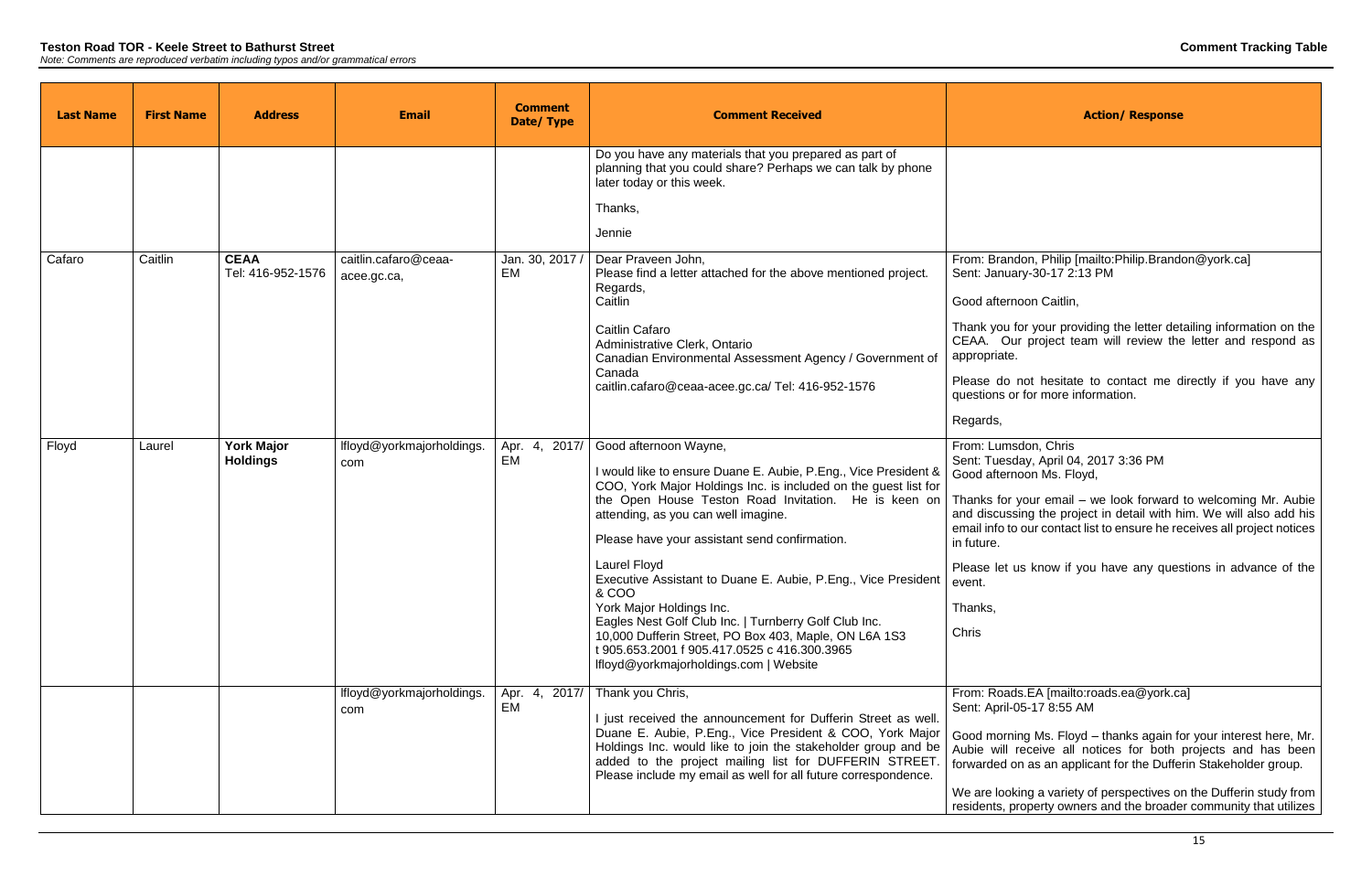*Note: Comments are reproduced verbatim including typos and/or grammatical errors*

| <b>Last Name</b> | <b>First Name</b> | <b>Address</b>                                                                                                                                                                                                                                                 | <b>Email</b>           | <b>Comment</b><br>Date/ Type | <b>Comment Received</b>                                                                                                                                                                                                                                                                                                                                                                                                                                                                                                                                                                                                                                                                                                                                                                                                                                                                                                                                                                                                                                                                                                                                                                                                                         | <b>Action/ Response</b>                                                                                                                                                                                                                                                                                                                                                                                                                                                                                                                                                                                     |
|------------------|-------------------|----------------------------------------------------------------------------------------------------------------------------------------------------------------------------------------------------------------------------------------------------------------|------------------------|------------------------------|-------------------------------------------------------------------------------------------------------------------------------------------------------------------------------------------------------------------------------------------------------------------------------------------------------------------------------------------------------------------------------------------------------------------------------------------------------------------------------------------------------------------------------------------------------------------------------------------------------------------------------------------------------------------------------------------------------------------------------------------------------------------------------------------------------------------------------------------------------------------------------------------------------------------------------------------------------------------------------------------------------------------------------------------------------------------------------------------------------------------------------------------------------------------------------------------------------------------------------------------------|-------------------------------------------------------------------------------------------------------------------------------------------------------------------------------------------------------------------------------------------------------------------------------------------------------------------------------------------------------------------------------------------------------------------------------------------------------------------------------------------------------------------------------------------------------------------------------------------------------------|
| Zirger           | Rosi              | <b>Heritage Planner</b><br><b>Ministry of</b><br><b>Tourism, Culture</b><br>& Sport<br><b>Culture Division  </b><br>Programs &<br>Services Branch  <br>Heritage Programs<br>Unit<br>401 Bay Street,<br><b>Suite 1700</b><br>Toronto, Ontario<br><b>M7A 0A7</b> | rosi.zirger@ontario.ca | Apr. 28, 2017 /<br>EM        | Regarding the Open House Invitation TESTON ROAD,<br>Tuesday, April 18, 2017, 6:30 p.m. to 8:30 p.m., Civic Centre<br>Resource Library at 2191 Major MacKenzie Drive, kindly<br>confirm his name has been added to the guest list.<br>Shall await your reply on both matters.<br>Regards,<br>Laurel Floyd<br>Good Afternoon<br>Thank you for sending the Ministry of Tourism, Culture and<br>Sport (MTCS) received a Notice of Open House for the project<br>mentioned above. MTCS's interest in this EA project relates to<br>its mandate of conserving Ontario's cultural heritage, which<br>includes archaeological resources, built heritage resources and<br>cultural heritage landscapes.<br>Please find attached MTCS comments and recommendations<br>for this EA project.<br>We would also appreciate being kept informed of the manner in<br>which the Ministry's input has been considered. Meanwhile, we<br>would appreciate being kept informed of this project as it<br>proceeds through the EA process. Please send future notices to<br>Rosi Zirger Heritage Planner at rosi.zirger@ontario.ca or the<br>address below.<br>Please contact me as necessary for clarification or further<br>discussion.<br>Sincerely<br>Rosi Zirger | the corridor. Once we've determined the \$<br>up e-mail will be provided to those who have<br>about next steps. A determination on this w<br>in the year.<br>The Open House for the Teston Road pr<br>event anytime between 6:30-8:30pm, so n<br>Thanks,<br>Chris<br>From: Lumsdon, Chris [mailto:Chris.Lumson<br>Sent: May-01-17 8:23 AM<br>Good morning Rosi,<br>I hope this finds you well – thanks kin<br>comments from the MTCS regarding the<br>continue to keep you informed of all new d<br>If you have any questions or require an<br>please feel free to contact me directly.<br>Thanks,<br>Chris |
| Dykman           | Kate              | 2800 Rutherford<br>Rd., Vaughan, ON<br><b>L4K 2N9</b><br>vaughan.ca                                                                                                                                                                                            | kate.dykman@vaughan.ca | May 3, 2017<br>EM            | Please add me to the mailing list - thank you!<br>Kate Dykman, MNRM<br>Manager, Solid Waste Management<br>905-832-8585 ext. 6309   kate.dykman@vaughan.ca<br>City of Vaughan   Environmental Services<br>2800 Rutherford Rd., Vaughan, ON L4K 2N9<br>vaughan.ca                                                                                                                                                                                                                                                                                                                                                                                                                                                                                                                                                                                                                                                                                                                                                                                                                                                                                                                                                                                 | From: Lumsdon, Chris [mailto:Chris.Lumso<br>Sent: May-04-17 8:17 AM<br>Good morning Ms. Dykman,<br>I hope all is well - thanks for your interest i<br>- you've been added to our mailing list to r<br>If you have any questions or require any fu<br>contact me directly.<br>Thanks!<br>Chris                                                                                                                                                                                                                                                                                                               |

or. Once we've determined the SHG members, a followwill be provided to those who have been chosen to inform steps. A determination on this will not be made until later

House for the Teston Road project is a public drop-in time between 6:30-8:30pm, so no RSVP is necessary.

nsdon, Chris [mailto:Chris.Lumsdon@york.ca]

is finds you well – thanks kindly for providing these from the MTCS regarding the Teston Rd. EA. We will o keep you informed of all new developments.

ve any questions or require any additional information I free to contact me directly.

nsdon, Chris [mailto:Chris.Lumsdon@york.ca] -04-17 8:17 AM

is well – thanks for your interest in the Teston Road study een added to our mailing list to receive all future notices. e any questions or require any further information, please e directly.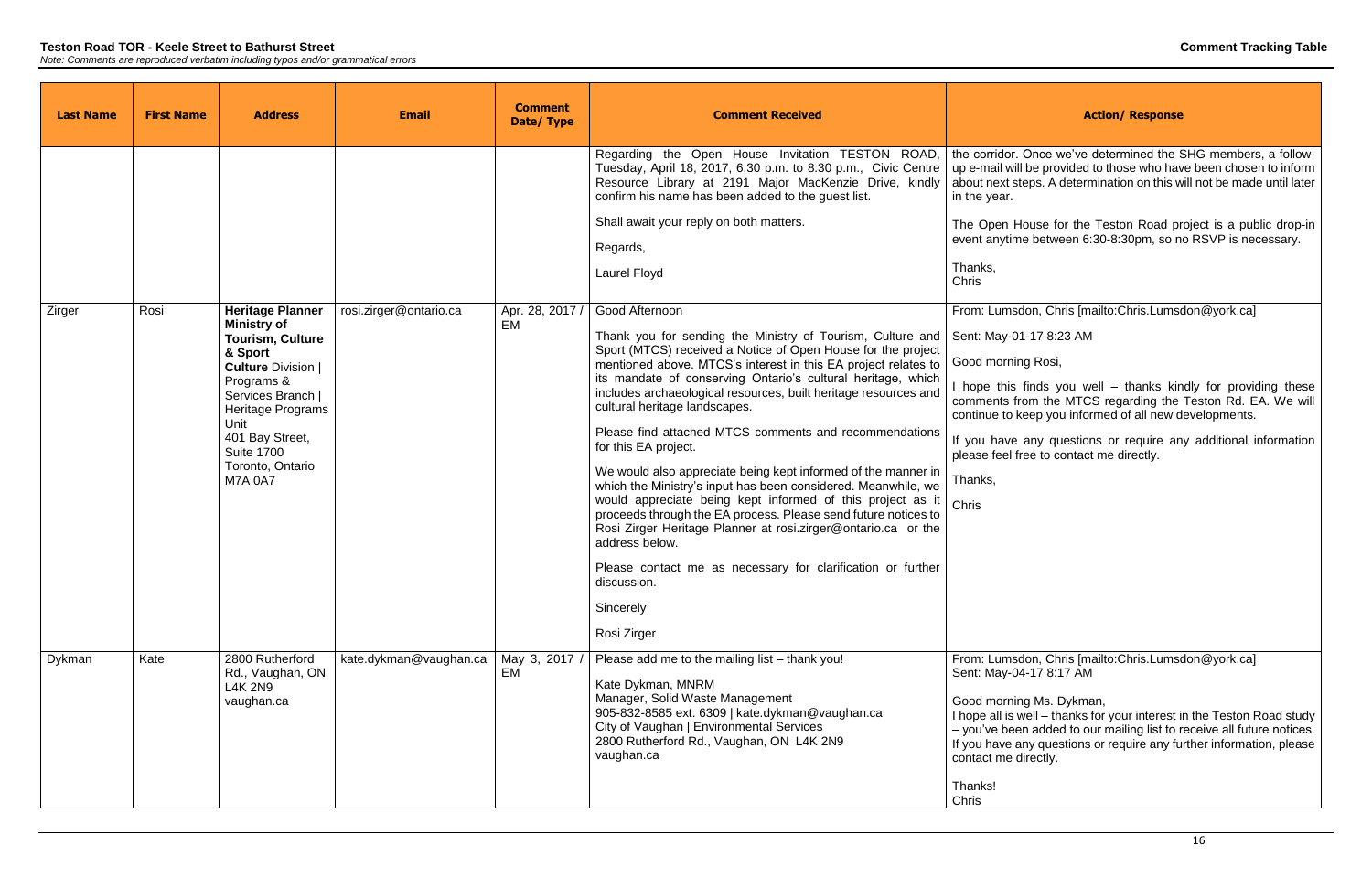*Note: Comments are reproduced verbatim including typos and/or grammatical errors*

| <b>Last Name</b> | <b>First Name</b> | <b>Address</b>                                         | <b>Email</b>      | <b>Comment</b><br>Date/ Type | <b>Comment Received</b>                                                                                                                                                                                                                                                                                                                                                                                                                                                                                                                                                                                                                                                                                                                                                                                                                                                                                                                                                                                                                                                                                                                                                                                                                                                                                                                                                                                                                                                                                                                                                                                                                                                                                                                                                                                                                                                                                                                                                                                                                                                                                                    | <b>Action/ Response</b>                                                                                                                                                                                                                                                                                                                                                                                                                                                                                                                                                                                                                                                                                                                                                                                                                                                                                                                                                                                                                                                                                                                                                                                                                                              |
|------------------|-------------------|--------------------------------------------------------|-------------------|------------------------------|----------------------------------------------------------------------------------------------------------------------------------------------------------------------------------------------------------------------------------------------------------------------------------------------------------------------------------------------------------------------------------------------------------------------------------------------------------------------------------------------------------------------------------------------------------------------------------------------------------------------------------------------------------------------------------------------------------------------------------------------------------------------------------------------------------------------------------------------------------------------------------------------------------------------------------------------------------------------------------------------------------------------------------------------------------------------------------------------------------------------------------------------------------------------------------------------------------------------------------------------------------------------------------------------------------------------------------------------------------------------------------------------------------------------------------------------------------------------------------------------------------------------------------------------------------------------------------------------------------------------------------------------------------------------------------------------------------------------------------------------------------------------------------------------------------------------------------------------------------------------------------------------------------------------------------------------------------------------------------------------------------------------------------------------------------------------------------------------------------------------------|----------------------------------------------------------------------------------------------------------------------------------------------------------------------------------------------------------------------------------------------------------------------------------------------------------------------------------------------------------------------------------------------------------------------------------------------------------------------------------------------------------------------------------------------------------------------------------------------------------------------------------------------------------------------------------------------------------------------------------------------------------------------------------------------------------------------------------------------------------------------------------------------------------------------------------------------------------------------------------------------------------------------------------------------------------------------------------------------------------------------------------------------------------------------------------------------------------------------------------------------------------------------|
| Smith            | Scott             | 101 Exchange<br>Avenue, Concord,<br><b>ON, L4K 5R6</b> | ssmith@trca.on.ca | May 26, 2017/<br>EM          | Rhonda,<br>Meeting minutes review:<br>Under item 3.2, bullet 6, please revise to read "construction to<br>determine hydrologic and eco-hydrologic (i.e. wetland) baseline<br>conditions" While we recognize the difficulty in obtaining 3<br>years of monitoring, in our experience hydrologic and eco-<br>hydrologic baseline information of less than 3 years has limited<br>utility.<br>Open house materials review:<br>While project need and justification are not part of TRCA's<br>regulatory (section 28) role under the Conservation Authorities<br>Act, TRCA does have a broader mandate under section 20(1)<br>of the Act to "further the conservation, restoration,<br>development and management of natural resources" It is<br>under this broader conservation mandate that TRCA staff<br>provide the following advisory comments for your consideration<br>with regards to ensuring the need and justification of a project<br>with the potential for significant impacts to the natural system is<br>thorough, defensible and does not predetermine the solution.<br>Recognizing that the open house has already occurred, the<br>following comments are provided your consideration in future<br>materials:<br>1) The second bullet point for the problem statement is:<br>"Discontinuous road network creates unnecessary thru-traffic<br>and congestion through adjacent communities." As discussed in<br>our first meeting, the problem and opportunity statements<br>should be carefully worded so as not to predetermine, or be<br>seen to predetermine, the solution. TRCA staff have two<br>concerns with this problem statement. First, TRCA staff are<br>concerned with the appropriateness of stating that the cause is<br>the discontinuous road network. It implies that the discontinuous<br>road network is the only reason for the thru-traffic, thereby<br>predetermining the solution. If thru-traffic is the observable<br>problem then it is the EA analysis that will determine the<br>cause(s) of the problem. TRCA staff provide the following<br>revisions for your consideration: | From: John, Praveen [mailto:praveen.john<br>Sent: June-01-17 9:15 AM<br>Hi Scott<br>Thanks for your comments. We will note ye<br>consultation documents. The boards a<br>presented to the public and they will have to<br>were presented.<br>From a transportation perspective, espective<br>regional road, a discontinuous road is one<br>congestion. The purpose of Regional road<br>Cities and Regions and move traffic betw<br>plays an important role in the function of a<br>The purpose of the undertaking is to id<br>transportation perspective and not as a p<br>outcome. This states the reason why we a<br>Although the IEA process permits for<br>approach based on a preferred solution, fo<br>keeping it open to figure out what the mo<br>be, based on the detailed studies that will<br>IEA. The solution to the problem will be ba<br>all the parameters that are significant for the<br>on the valid concerns raised by public and<br>Our study area for the IEA still includes<br>account for proper traffic network modellin<br>on how traffic movements happen today<br>issues are. The development of the so<br>consultation with stakeholders and the pub<br>I hope this alleviates your concern with re<br>the boards<br>Regards<br>Praveen |
|                  |                   |                                                        |                   |                              | a) remove any reference to the discontinuous road network<br>being the cause                                                                                                                                                                                                                                                                                                                                                                                                                                                                                                                                                                                                                                                                                                                                                                                                                                                                                                                                                                                                                                                                                                                                                                                                                                                                                                                                                                                                                                                                                                                                                                                                                                                                                                                                                                                                                                                                                                                                                                                                                                               |                                                                                                                                                                                                                                                                                                                                                                                                                                                                                                                                                                                                                                                                                                                                                                                                                                                                                                                                                                                                                                                                                                                                                                                                                                                                      |

n, Praveen [mailto:praveen.john@york.ca]

your comments. We will note your comments under the on documents. The boards are the one that were to the public and they will have to be documented as they ented.

ansportation perspective, especially in the context of a ad, a discontinuous road is one of the causes for traffic . The purpose of Regional roads is to connect between Regions and move traffic between them. So continuity portant role in the function of a regional road.

ose of the undertaking is to identify our intent from a tion perspective and not as a pre determination of the This states the reason why we are performing this study. the IEA process permits for conducting a focused based on a preferred solution, for this project we are still open to figure out what the most optimum solution will on the detailed studies that will be undertaken under the olution to the problem will be based on the evaluation of ameters that are significant for this particular area, based d concerns raised by public and stakeholders.

area for the IEA still includes the adjacent roads to proper traffic network modelling. This will show patters affic movements happen today and where the traffic . The development of the solutions will be done in on with stakeholders and the public.

alleviates your concern with regards to the wording of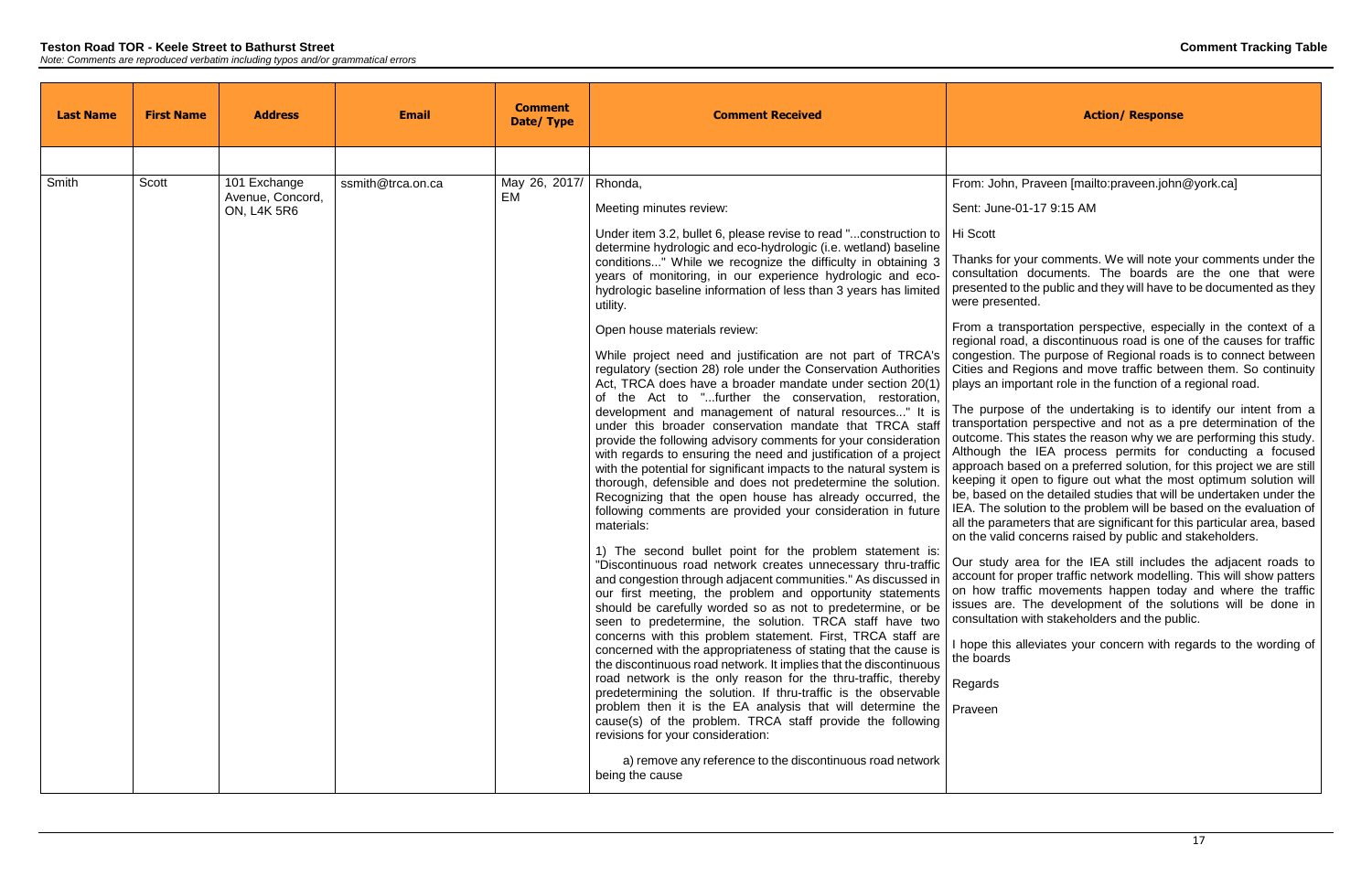*Note: Comments are reproduced verbatim including typos and/or grammatical errors*

| <b>Last Name</b>              | <b>First Name</b> | <b>Address</b>                                        | <b>Email</b>               | <b>Comment</b><br>Date/ Type | <b>Comment Received</b>                                                                                                                                                                                                                                                                                                                                                                                                                                                                                                                                                               |         |
|-------------------------------|-------------------|-------------------------------------------------------|----------------------------|------------------------------|---------------------------------------------------------------------------------------------------------------------------------------------------------------------------------------------------------------------------------------------------------------------------------------------------------------------------------------------------------------------------------------------------------------------------------------------------------------------------------------------------------------------------------------------------------------------------------------|---------|
|                               |                   |                                                       |                            |                              | b) generalized more so that the discontinuous road<br>network is one of the causes                                                                                                                                                                                                                                                                                                                                                                                                                                                                                                    |         |
|                               |                   |                                                       |                            |                              | c) eliminate the second bullet and add thru-traffic to the list<br>of issues in the first bullet                                                                                                                                                                                                                                                                                                                                                                                                                                                                                      |         |
|                               |                   |                                                       |                            |                              | Second, "unnecessary" is a vague, unsupported judgement<br>adjective that could be seen as predetermining a solution in that<br>the thru-traffic is unnecessary because the only solution is a new<br>road connection. Rather than the necessity of the thru-traffic,<br>further words on why thru-traffic is a problem could be more<br>appropriate. TRCA staff ask that if the second bullet is kept, that<br>consideration be given to removing the word "unnecessary".                                                                                                            |         |
|                               |                   |                                                       |                            |                              | 2) Similarly, the first bullet of the purpose of the undertaking<br>states that it is to "improve the efficiency, safety, and continuity<br>of the east-west transportation network within the study area".<br>TRCA staff suggest consideration be given to removing<br>"continuity" because that could be perceived as predetermining<br>the solution. A more general term such as capacity or traffic flow<br>may be more appropriate. The EA analysis will then examine<br>improved continuity as one solution to the problems of<br>efficiency, safety and capacity/traffic flow. |         |
| Mulcahy                       | Linda             | 7 Eaglet Court,<br>Maple, ON, L6A                     | lynda.mulcahy@toronto.ca   | June 1, 2017 /<br>EM         | Praveen – sorry for the delay with these comments.                                                                                                                                                                                                                                                                                                                                                                                                                                                                                                                                    |         |
|                               |                   | 4E2                                                   |                            |                              | My director, Carlyle Khan, needs to sign it $-1$ am sending this<br>version if you need it as soon as possible-                                                                                                                                                                                                                                                                                                                                                                                                                                                                       |         |
|                               |                   |                                                       |                            |                              | Will send the signed document tomorrow.                                                                                                                                                                                                                                                                                                                                                                                                                                                                                                                                               |         |
|                               |                   |                                                       |                            |                              | Lynda                                                                                                                                                                                                                                                                                                                                                                                                                                                                                                                                                                                 |         |
|                               |                   |                                                       |                            |                              | *PDF attached                                                                                                                                                                                                                                                                                                                                                                                                                                                                                                                                                                         |         |
| <b>INDIGENOUS COMMUNITIES</b> |                   |                                                       |                            |                              |                                                                                                                                                                                                                                                                                                                                                                                                                                                                                                                                                                                       |         |
| Sault                         | Fawn              | Mississaugas of                                       | fawn.sault@newcreditfirstn | Jan. 16, 2017/               | Hi Rhonda,                                                                                                                                                                                                                                                                                                                                                                                                                                                                                                                                                                            | Already |
|                               |                   | the New Credit<br><b>First Nation</b><br>905-768-4260 | ation.com                  | EM                           | Fawn Sault had contacted Praveen after seeing the notice of<br>commencement and would like to be the main contact for the<br>New Credit First Nation group.                                                                                                                                                                                                                                                                                                                                                                                                                           |         |
|                               |                   |                                                       |                            |                              | Thanks,                                                                                                                                                                                                                                                                                                                                                                                                                                                                                                                                                                               |         |
|                               |                   |                                                       |                            |                              | Phil Brandon, P.Eng   Design Technologist, Capital Planning<br>and Delivery, Transportation Services Department                                                                                                                                                                                                                                                                                                                                                                                                                                                                       |         |

# **Action/ Response**

on mailing list